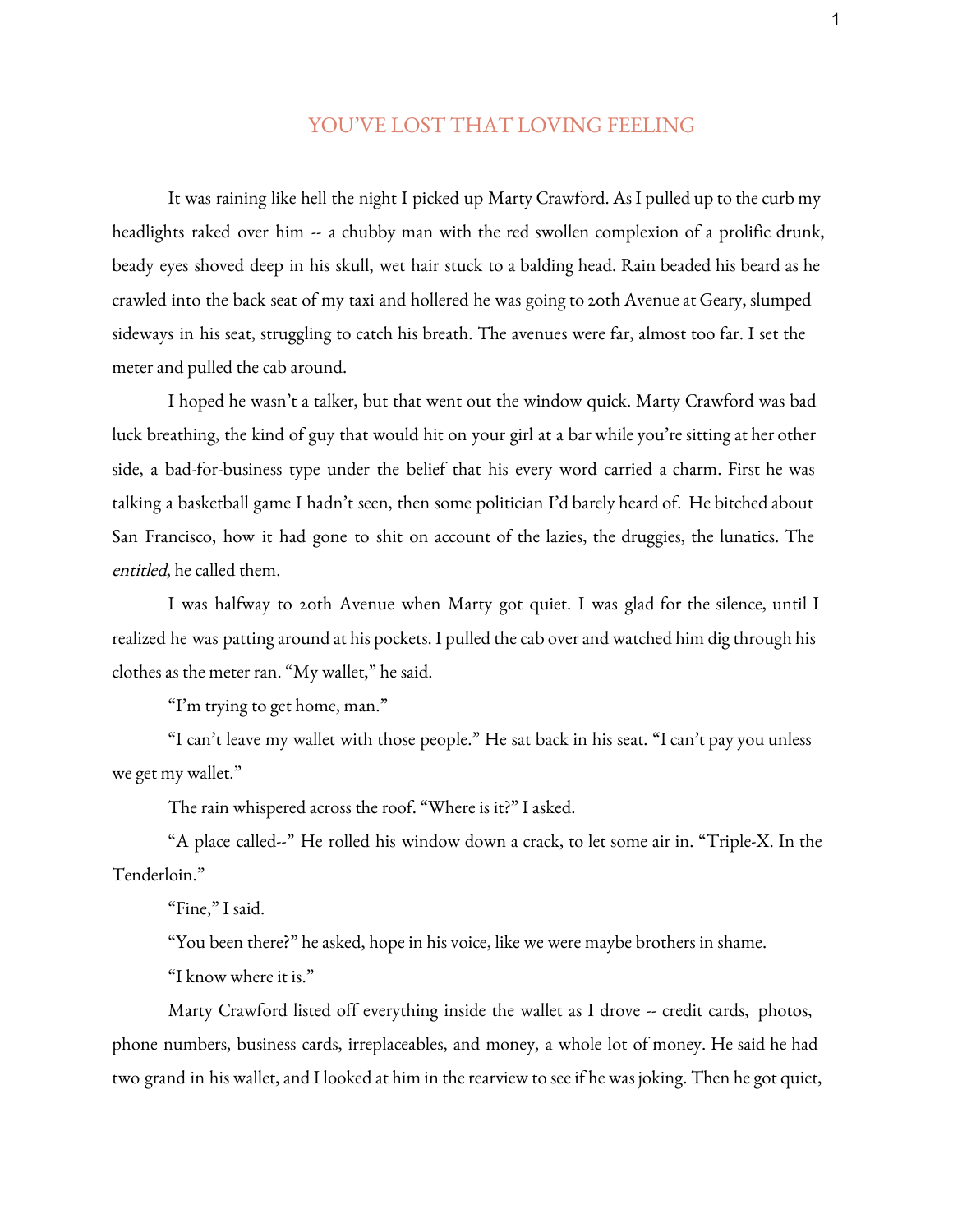the nervous and jittery kind, until I turned onto Polk Street and pulled the cab up to Triple-X, among the boarded-up storefronts and fratboy bars. When I pulled up to the curb he threw the door open and lumbered across the sidewalk to the entrance. It took a minute for the door to open to let him in. A purple neon sign hung above the door, and the front windows were blacked out. A lady in white high heels and a leopard print skirt walked by the cab hunched under a pink umbrella, and waved at me with two fingers. I listened to the radio until Marty stumbled out into the rain, with the wallet in his hand. He crawled into the cab chuckling. "Fell out of my pocket while I was getting dressed," he said. He rifled through the wallet as I headed back towards the avenues, and heaved a relieved sigh. "I am the luckiest son of a bitch walking. That is not a place I imagine the honor system holds up very well."

"So I've heard," I said.

"You really ain't never gone inside?"

"I drive people there a lot."

"But you've never dabbled?"

"No."

"It's open another two hours," he said. He had a fan of cash in his hands that hestruggled to count. "You find a place to park, I got you. For helping me out in my time of need." I told him the offer was kind, but I just wanted to go home and sleep next to my real-life wife. He shrugged and stuffed his wallet into his back pocket. "When I was there tonight… Madonna, circa 1986," he said.

I turned onto Geary. "So what," I said, just to fill the silence. "Celebrities, dead people, cartoon characters, space aliens..."

Marty crooked an eyebrow and smiled, like a professor being charitable with his wisdom. "They got a pretty limited selection of skins, most places -- ones you'd want to spend any money on, anyway -- but yeah, that's about the gist. Usually whatever raggedy-ass collection of skins the joint's bothered to scrape together. Slim pickens, but some of them are ace. If a guy had a Super-Res camera he'd be golden, but those things are hard to get these days, so you settle. Sometimes distributors send out new batches of skins. Those days are like Christmas morning."

I lit a cigarette as he talked.

"I know a guy whose brother-in-law has a Super-Res. He practically lives at a VXP joint in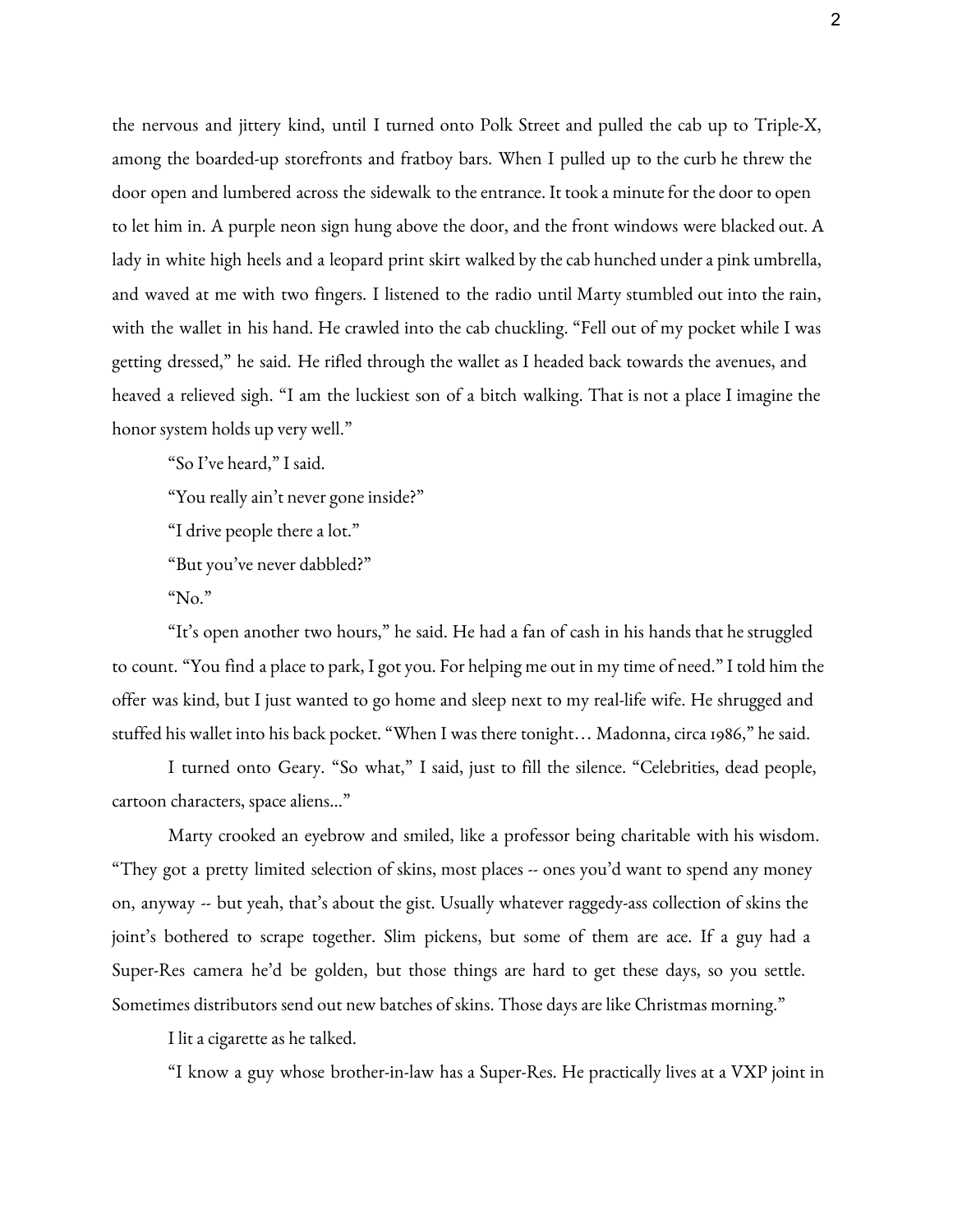Miami, with G-discs full of something like two hundred custom skins. Got a hell of a gambling problem too, but that's neither here nor there." Marty took the liberty of lighting his own smoke. "He's a fuckin nut."

"A Super-Res," I said.

"Yeah. Lucky piece of shit."

It was one of those moments, you find yourself speaking when you aren't sure of the wisdom.

"I got a Super-Res," I said.

Marty was quiet, and I wasn't sure he'd heard me over the engine's rumble, or the rain. But then he sat up and rested an elbow on my headrest. "You're shitting me."

He quizzed me about the camera. I told him it was a V-5, top of the line when I bought it maybe six years back, just before the government put the kibosh on handing out licenses, and the cameras drifted into the depths of the black market. "I used to be a private detective," I said, and looked in the mirror to see his reaction.

"Now I know you're fuckin with me."

So I told him about how the nerds took my job. Private eye ain't a business anymore, not here among the living. The hackers, I told him. Little zit-faced punks worm their way into the National Database, tap into all the information that the United States government has on a person, they have access to more dirt than I'd get tailing someone a hundred years. No better private dick than the fleas on Uncle Sam's nuts, so the business went the way of the dinosaurs. Now here I was, driving a cab. I lit another smoke and cruised through the green lights, cut it close with a couple reds.

I'd shut Marty up. For a little while, at least.

I was a few blocks from 20th Avenue when Marty Crawford invited me into his house. He told me to park the cab in his garage and head upstairs with him. I'd heard of enough cabbies getting robbed, or worse, sauntering into a customer's apartment. Too many perverts in this world to go walking blind like that. When I pulled up to his house, Marty didn't get out of the cab fast enough for my liking. His hands were on the back of my seat, the tip of one of his fingers touching my shoulder. "I got a proposition for you," he said. "Do you want to makesome money? I'm talkin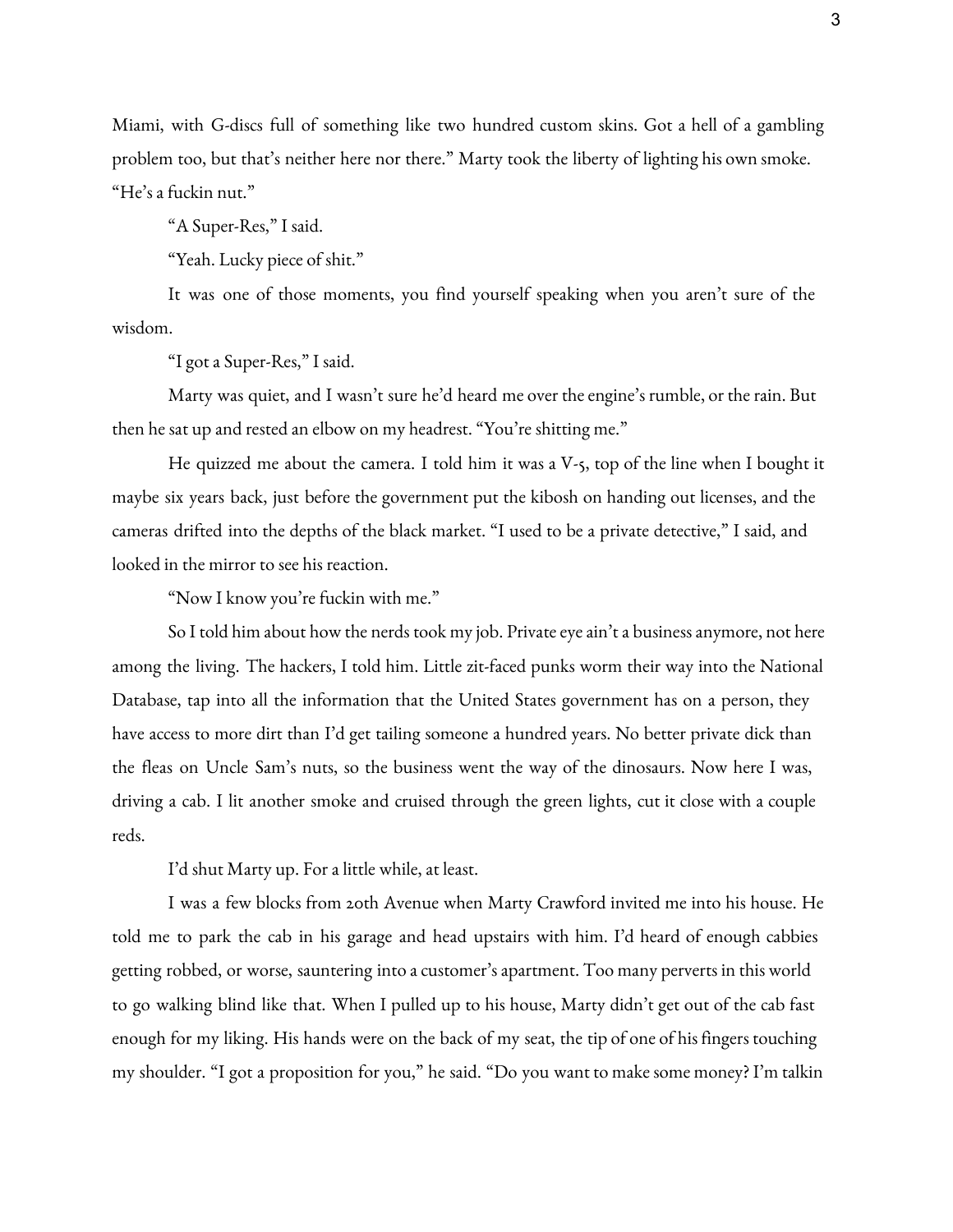straight cash, no taxes, easy money."

My mind went to the knife on my belt.

"I will pay you," he said. "Five thousand -- more, if you want, but I'm proposing five thousand -- to go down to Lucky Sam's on Masonicand snap some photos for me." Hestared at the side of my head as he waited for an answer. "Five thousand. On my honor. I just need some Super-Res photos."

"Of what?"

"Just a lady," he said. "Five, six, maybe up to ten good photos."

"You need at least a dozen," I said. "If you want it done right, that is."

"However many you got to take. Face, full body, whatever you need to create a solid skin. You're the pro. It's just got to be on that Super-Res."

Five thousand bucks to take pictures of some broad didn't sound like such a bad gig, but I don't make deals with drunks in the throes of their favorite pastime. I dug through the glove box and handed him one of my old private eye cards, wrinkled and bent in the corners. I told him to call me when he was sober, and when he was serious. He tried to convince me he was serious, there and then, but I waved him away, and finally he opened his door and stepped into the rain. He handed me two hundred dollar bills through the open door. "Tommy O'Keefe," he said, reading the card I'd handed him. "Warm that V-5 up, brother. You'll be hearing from me."

There's something about driving alone in the rain at three-thirty in the morning that soothes a man. Complete isolation, not a soul to fuck with you. Heater blasting, therain beating down. The cab still smelled like vodka from Marty's breath when I parked. I stripped off my wet clothes and crept into bed beside Becky. She stirred, cast me a sleepy look, and rolled her back to me. I lay awake for a long time. The bedroom window was open a crack, and the white curtain fluttered with the wind. Usually the sound of rain helps me sleep. But there was no sleep that night.

My phone rang the next day, and it was Marty. I got the impression he hardly remembered me except for that he could use me for something. He was serious, but I wasn't convinced he was sober. His offer still stood, he practically begged me to get those pictures for him. He even said he'd pay me half before I snapped a single photo. That wasenough. I told him I'd pick him up in an hour.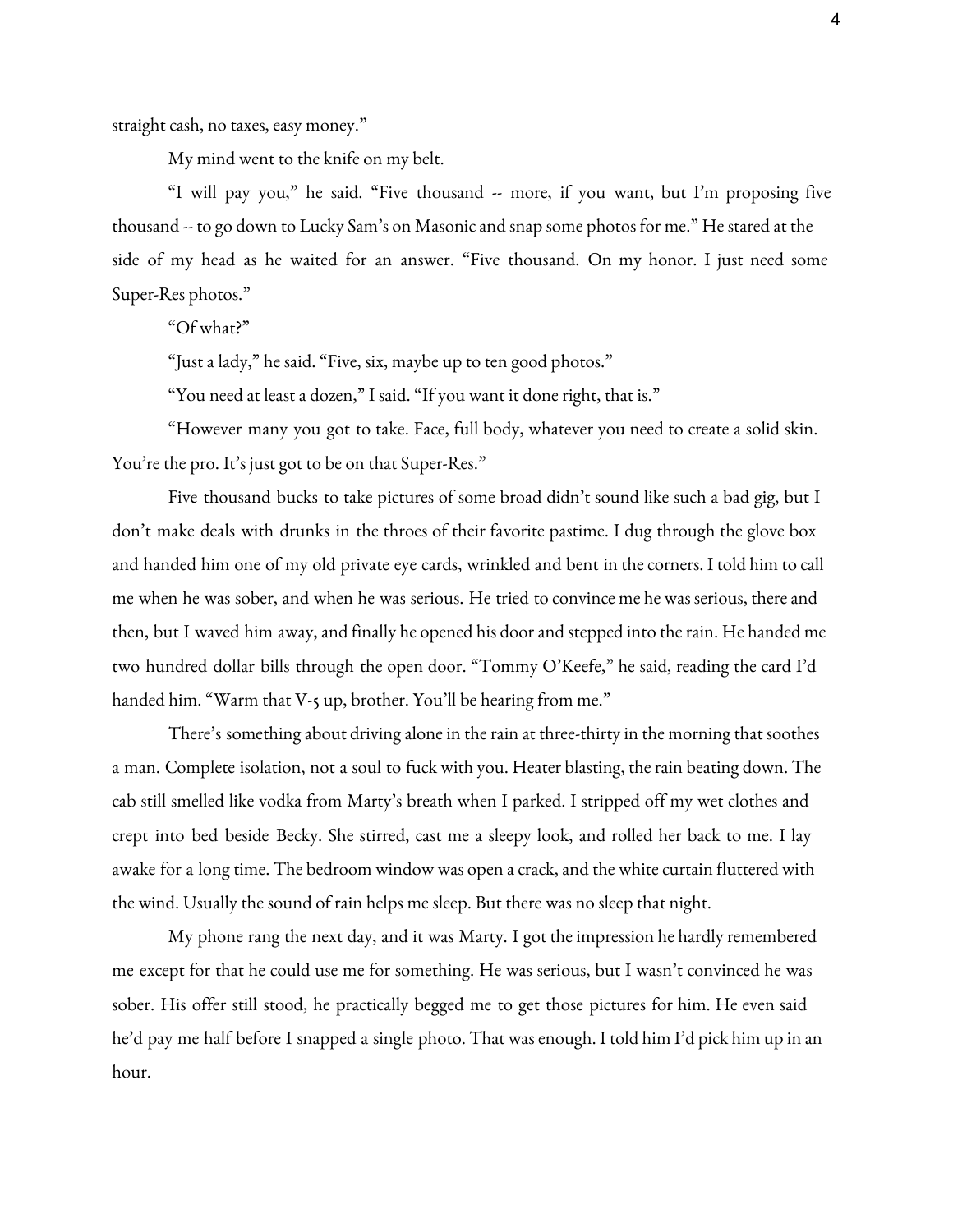The fog hung thick over the city. Marty's house didn't look like anything too special, just another white Victorian wedged between its neighbors. When he finally came out of the front door his hair was combed back on his skull and he held a thermos of coffee in his hand. "Take it around the block," he said as he crawled into the cab. "I need to pick up some smokes. There's a liquor store on 23rd and Geary."

He held a picture over my shoulder. A chubby redhead lady smiled at me before a white background. Her eyes were a dull blue and her nose was pierced. "Got that from the Database," he said. "The geeks are good for something after all."

"What's this chick to you?"

"Her name's Eve," he said. "I grew up with her. We went to school together." He handed me the picture. "We hooked up a few times. Only the second girl I ever got with."

"Something special?" I asked, looking down at the photo.

He cleared his throat, but didn't answer.

When I pulled up to his house he handed me an envelope. "Details," he said. "Details make or break the skin." I snuck a peek into the envelope. A whole lot of Benjamin Franklins, lined up like men in a bread line.

"Is she working today?" I asked.

Marty scoffed as he got out of the cab. "What do I look like, a stalker or something?" I didn't have an answer to that question. "Sometimes you just want to relive something. It don't make me weird. You know what I'm talking about, don't you?" He studied my face, waiting on my word. Then he nodded to me and shut the door.

The parking lot at Lucky Sam's was tiny, and a queue of cars stretched down the street and around the corner, a parade of cars waiting their turn to squeeze in. I parked a few blocks away and walked, the V-5 in my hand. Lucky Sam's was busy as a New Delhi flea market. I liked the crowd. Crowds made my job easier.

She was pushing a shopping cart across the parking lot, hair tied up behind her head, a green apron over a pink hoodie, sleeves pulled up to her elbows. She looked like a half used-up housewife, not the object of a man's fantasies. She was helping an old lady load her groceries into the back ofa minivan. I sat on a bench beside the sliding automatic doors, camera cradled in my lap, until Eve shut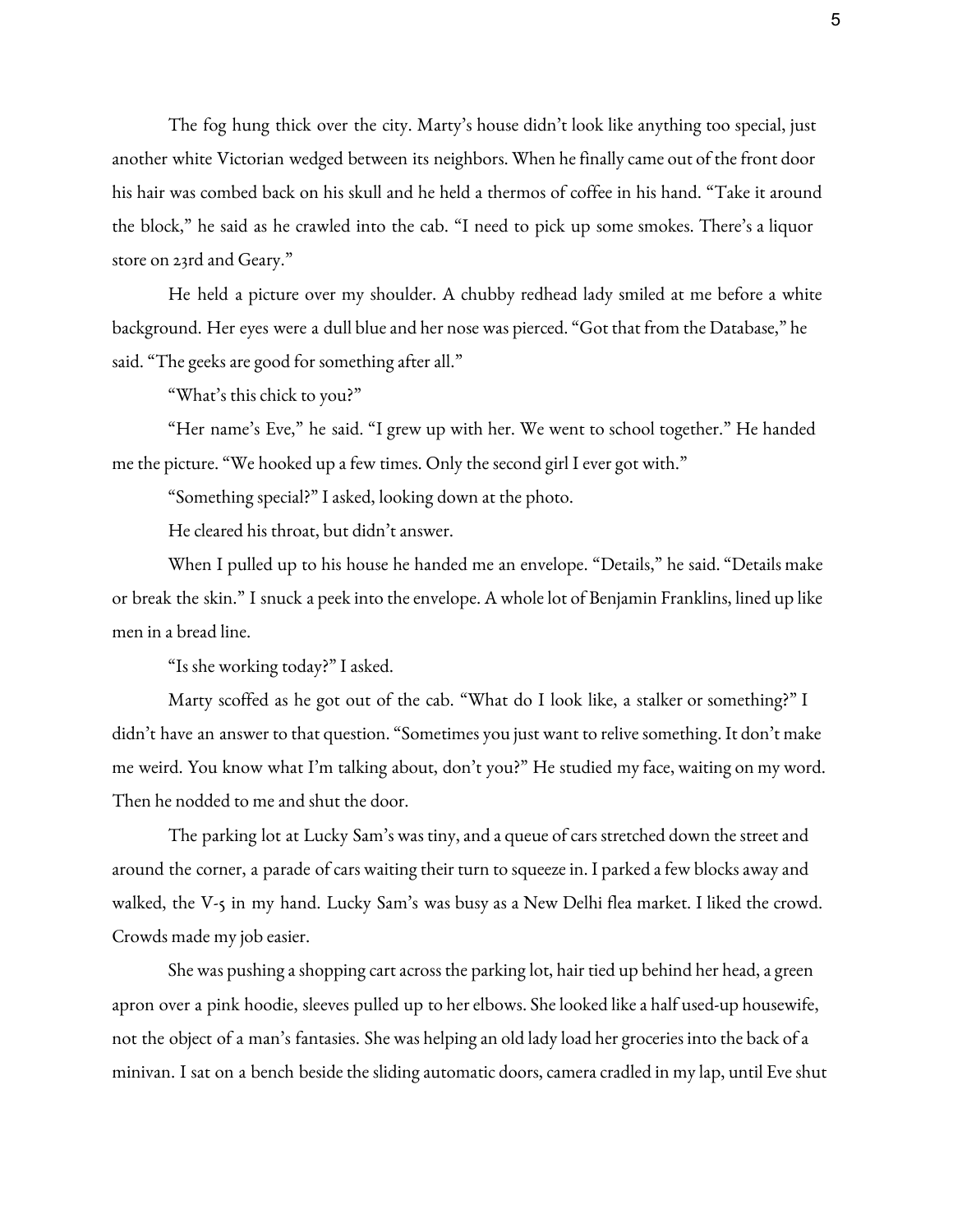the back of the minivan and headed back towards the store. Then I lifted the V-5 to my eye. I got six or seven photos before she got too close, but they were good, a handful of close-ups, a couple full-bodies. I dropped the camera to my side as she walked past me and into Lucky Sam's, and I followed her inside. I needed a few more full-bodies, maybe some shots with indoor lighting, to balance out the skin tone. For overall realism.

\* \* \* \* \*

I had the pictures on a G-disc and delivered to Marty two days later. I drove in circles through the avenues as he inspected the pictures. He had a pair of reading glasses on, and he was deadly serious as he zoomed into each picture. He asked if there was any way to edit the wedding ring off her finger. Then he changed his mind, he wanted it to stay. He handed me an envelope. I counted -- four thousand. "Consider it a bonus," he said. "Towards a happy future."

I went out for a celebration drink at some bar in the Sunset called the Blarney. It was a quiet night. I watched a boxing match on the TV asa handful ofcollege kids played darts. The bartender was an old Irishman with shaggy sideburns and a missing index finger. Before I left, he was sixty dollars richer. I don't even remember driving home. I woke up sitting in a chair pulled up to the dinner table. A half-eaten microwave pizza lay on the table before me, most of the pepperoni picked off. I ate another slice and went to bed just as the shades started to glow pink with the sunrise. The bed was made, empty. I flung the blankets aside and crawled in with my clothes on.

It took a few days to hear from Marty again. I drove the cab while I waited, but each person I picked up annoyed me more than the last, until I couldn't take it anymore and drove home. I felt a certain thrill when my phone rang that Friday and it was Marty's name on the screen. He told me he needed me to pick him up, but wouldn't say anything more than that. Something in his voice was somber, and I asked if the skin had come out all right. "The skin's been-- something else," he said. But he wouldn't elaborate, except that I should show up, and I should have my V-5.

Marty was in a shape when he slipped into the backseat of my cab. His hair was all fucked up and he looked like he hadn't shaved, hadn't slept, in days. He told me to head towards the Tenderloin. He had someone who wanted to meet me. I told him I wasn't interested, and made like I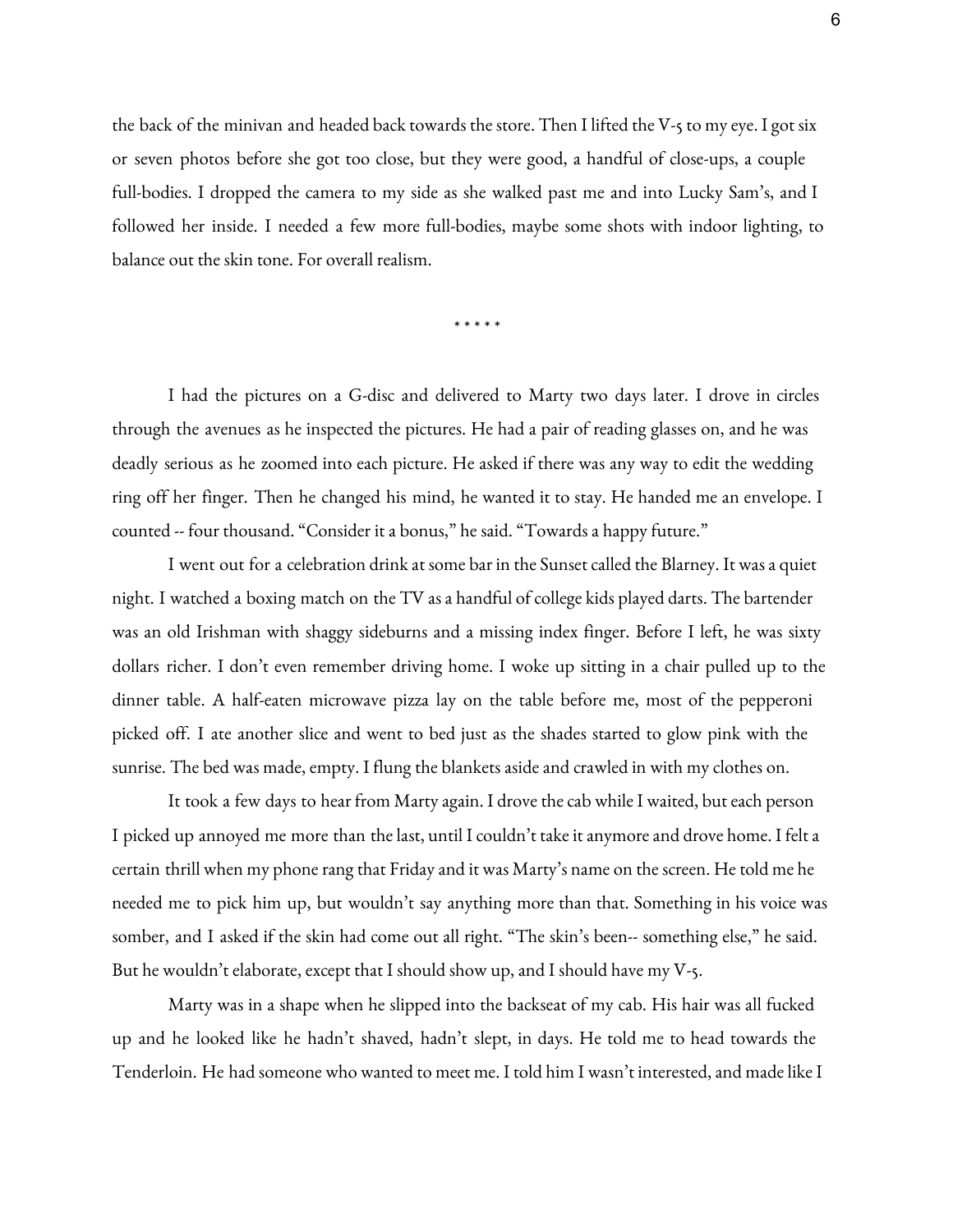was going to turn the cab around, but he told me it was a good thing, so I parked the cab outside of Triple-X and followed him to the entrance. He pressed a button next to the door, and a shrill ringing cranked beyond. A moment later another shrill ring answered, and the door pushed open. The air inside smelled like cheap incense -- I could only imagine the smells it was covering up. Black lights glowed on the walls, bathing Triple-X in a strange, alien purple. There was a small lobby, and a lanky man sat with his feet up on his desk, watching a basketball game on a small television. He treated our arrival as nothing more than a slight itch on his leg. He told us Lex was in his office, and pointed to the door on the far side of the room.

Lex was a weasely-faced black guy with a big mole on his cheek just under his right eye. He kept his left hand in his coat pocket as he sat in a swivel chair behind a large, mahogany desk. I shook his hand, and my palm was cold with his sweat when I pulled it away. "You the private dick this guy been tellin me about," he said. "A man with a handle on a V-5." He had the images of Eve loaded onto the large screen in front of him, a fully 3-D skin. "Some slick shootin," he said, clicking through the various dimensions of the Super-Res image. "When Marty's through I might need a round."

"He's good, ain't he?" Marty asked.

"I hear you drivin acab these days," Lex said. "That them hackers stole your thunder." I told him it was true. He asked to see my camera, and I pushed the hard case towards him. He popped it open and played with the tuft of hair on his chin as he looked at the V-5. "It's a shame to keep this shit to yourself," he said.

"That's what I told him," Marty said.

"You know how hard it is to get hold of one of these things these days? Let alone find a man who knows how to use it proper?" He closed the hard case and made a face like it hurt to relinquish it. "That shit, you don't press no button and wait for the fare to add up while you drag your ass all over town. You tell a motherfucker what they owe, and they owe it, you know what I'm sayin?" I told him I did. "So why you drivin a cab? Them Super-Res licenses ain't easy to come by these days, unless you CIA or some shit. I need someone like you. And I'm thinkin, you need someone like me. So I ask -- are you in need of a nigga like me?"

It was a good question.

He pushed a binder towards me. On the cover, First Ladies (20th Century) was written in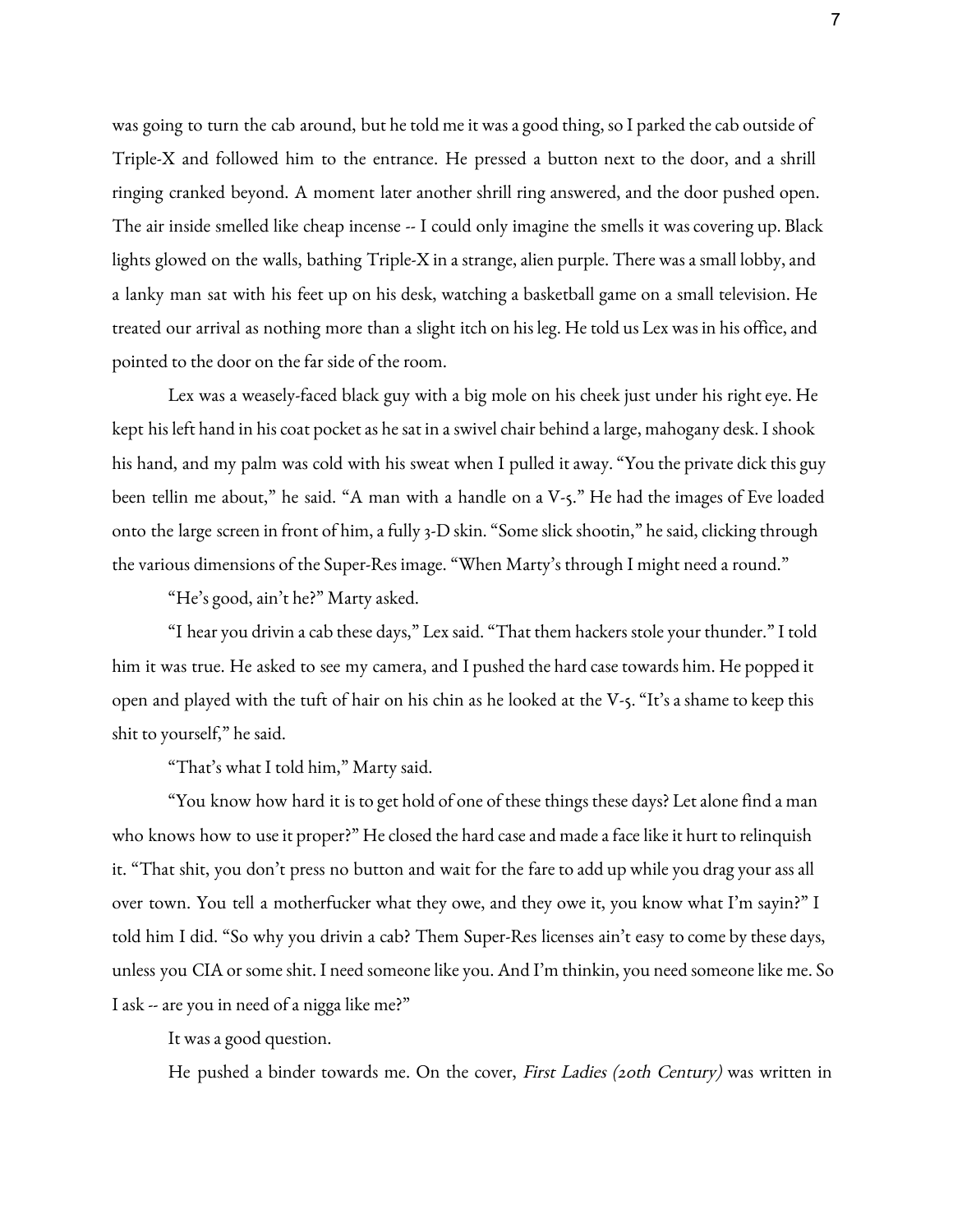Sharpie. I opened it to a picture of Bess Truman. The next page was a headshot of Pat Nixon. I didn't turn the page, I let the binder sit open before me. "This is what I got to offer my clientele," Lex said. "I got different binders full of different bitches, but they all weak. Who wants to lay down with Nancy Reagan, know what I mean? It's a joke. You know how many niggas I got lined up to fuck Jackie O, on a daily basis? It's my fourth most popular skin, but that ain't demand, it's a lack of supply. You can buy different batches off the Internet, but they some Chinese bullshit, low-res, choppy, full of bugs, not to mention the price. But it also lacks that personal touch I want my business to have. If we could make VXP more personal, like you doin with Marty, we could be millionaires. You and me both. When a man's strapped up for VXP, he know he fakin it, but if it's done right, if he's immersed in it enough, he don't care. He livin somethin he'd never live out otherwise, or he's relivin somethin he ain't like to seeagain. Itain'tabout theexperience, it'sabout what's goin on in his head before, during and after. It's about going out into that world feelin like a conqueror. He livin a fantasy, and the fantasy business is a seller's market, feel me?"

I told him I could lose my license, and my camera, if I got caught doing business with him. "Then you drive a cab,"he said. "That's what you doin anyway, right? But you gotan opportunity, and this ain't something some punk-ass in his mama's basement can fuck up."

I closed the binder and pushed it towards him on the desktop. "I'll think on it."

He looked at me a long time, sizing me up. "When you ready to get rich," he said, "you let me know." But his pride was bruised. He didn't look me in the eye the rest of my time in his office, not even when I shook his hand goodbye. Marty smiled and winked at me as I pushed out the office door.

The sun was coming down as I pulled the cab away. A man in a business suit waved at me from the side of the road. I turned off my available light, and he threw his arms in the air as I shot past. Becky wasn't home when I got there. I popped open a beer and went up to the roof, where I stayed until the sun went away, and its warmth with it.

\* \* \* \* \*

I worried that maybe I'd done too good of a job with Eve's skin, because I hadn't heard from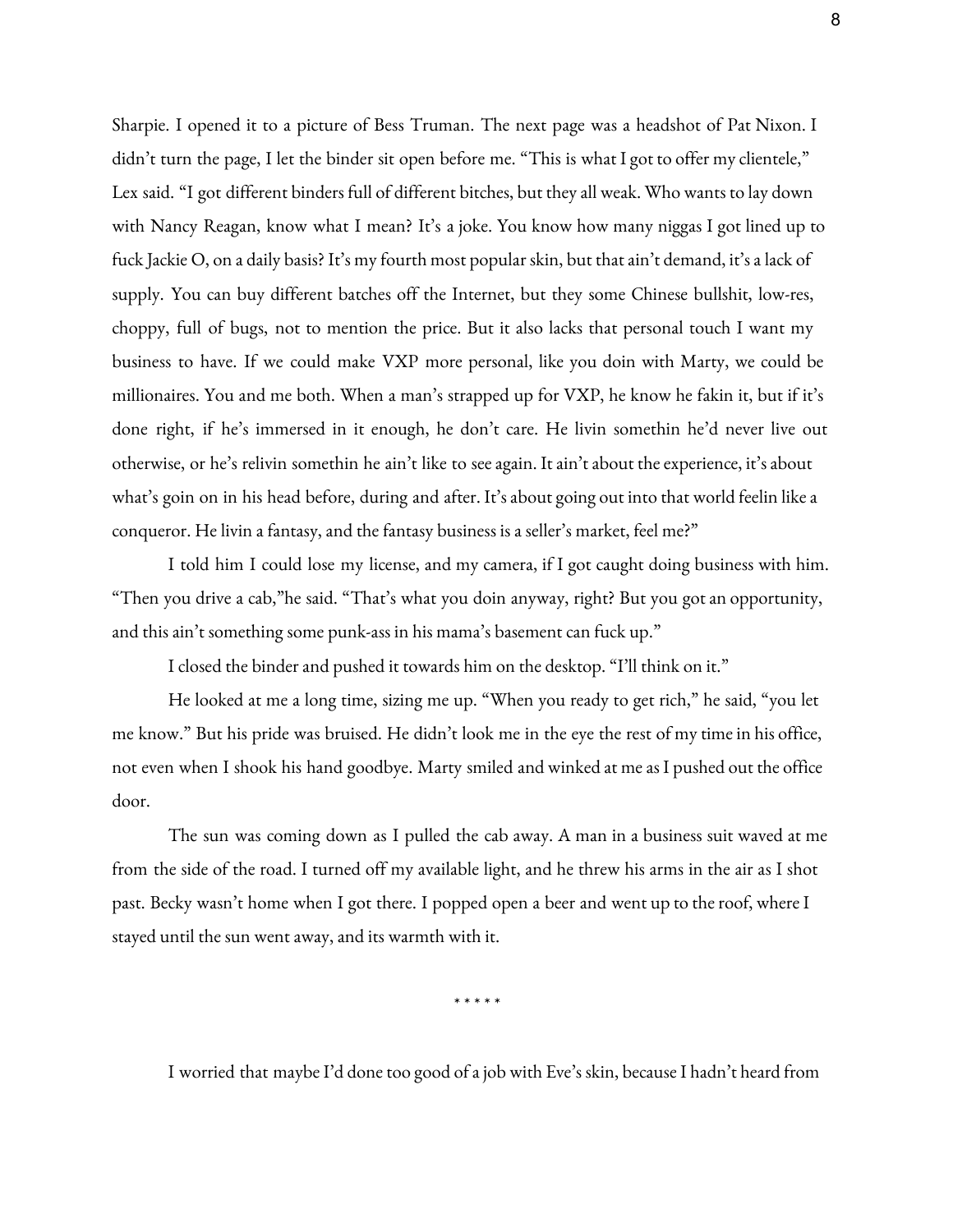Marty in days. But I was temporarily rich, that much I knew. I also knew if I didn't drive soon, I would probably lose my job with the taxi company. It seemed inconsequential. One night I drank at a bar just off the Broadway strip, until it filled up with people around eleven o'clock. There's something about drinking alone in a crowded bar, loneliness gets at you, your mind wanders, you get bad ideas. So I walked to a VXP joint called Just Like Heaven. It was classy, if classy is a word that can be used. They had a door guy who looked like a bodybuilder, and nice green carpet that swished when you walked. It was warm, and the air smelled like candles. The receptionist was a dark-skinned Indian man with a thick mustache. He handed me a stack of binders, about a dozen in all. The top binder was labeled, Celebrities 1960-1980, and the plastic cover was starting to come apart. I took the binders to a plush chair on the other side of the lobby and sorted through them. Teenage Heartthrobs. Stars of the 1990's-2010's. A couple gay binders. And one labeled V-Mode. I opened it up to a picture of Adolf Hitler. I turned the page to a picture of George W. Bush. Barack Obama. Arnold Schwarzenegger. Apollo Creed, from the original Rocky.

## I went back to Celebrities 1960-1980.

A few minutes later I showed the dark-skinned Indian my choice. "Very good," hesaid,and began typing on his computer. I asked if that's who everybody picked. "It is our most popular skin," he said, and told me it would be eight hundred dollars. I paid in cash, in a mild state of shock. He asked me if I had a preferred scenario. I guess I didn't answer fast enough, because he typed something and didn't bring it up again. He then told me, "Number four." There was a beeping sound and a door on the far side of the room slid open.

I walked into a dark room with a low steel-colored ceiling. Along the wall several black suits hung from hooks. The crotches of each suit had black codpieces affixed to them. All along the suit, wires coursed through the vinyl-like fabric like little veins, from the neck all the way down to each individual finger, down the legs to the toes. I found a suit that fit me and put it on. It was tight around the armpits and smelled like cheap disinfectant, the kind you smell in a highway motel bathroom. At least they cleaned the things. Once I was suited up I walked into a hallway with five doors, each numbered. Doors One through Three had 'Occupied' signs lit up on the face of the door. I tried door Number Four and it opened.

There was a short hallway beyond with an open doorway at the end, and on a pedestal in the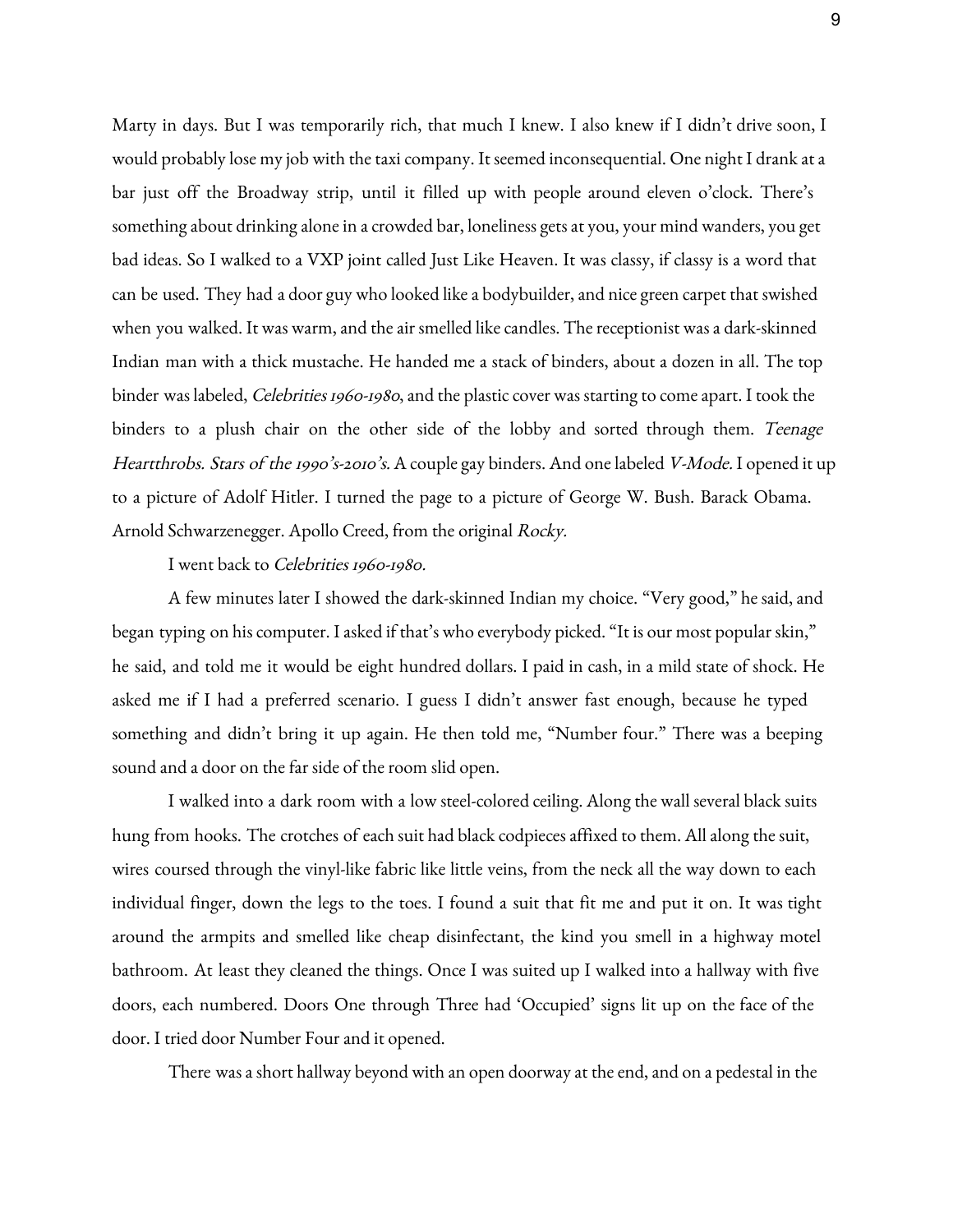middle of the room was a helmet with a couple cords dangling from it. I put it over my head -- it was surprisingly light -- and connected the plugs that hung just beneath both of my ears to the corresponding sockets on each of my shoulders. I could see the hallway through the helmet's visor once the helmet was plugged in. YOUR TIME <30 MINS> BEGINS ONCE THRESHOLD IS CROSSED, blinked in green font before my eyes. I edged forward and peeked into the room beyond the doorway. It was a gray room with a domed ceiling, carpeted floor and padded walls. A simple bed with a simple mattress was against the wall, and a green chair sat next to it. Thick wires and cords were strung along the ceiling, and on the far side of the room was a steel obelisk with six red buttons glowing on its face. I felt silly, like a grown man in a Halloween costume, going trick or treating. I stepped into the room, and the buttons on the obelisk flashed green, and suddenly I couldn't see the buttons, or the obelisk, or the room at all.

I was in a fancy hotel room. The bed had changed to a smooth cream color with a large wooden headboard, and the chair beside it was sturdy oak, an old world chair, something an Amish guy would have built. A window appeared where the obelisk had been, overlooking a shimmering crystal ocean under a cloudless blue sky. But the most amazing thing was my VXP suit -- it had disappeared. Or, more appropriately, it had melded into my skin. I no longer felt it at all, but my skin buzzed. I felt the breeze of the room, smelled the salt of the sea. I felt naked, free. The world hummed, breathtaking in its artificial vibrancy. I wanted a cigarette.

And then the bathroom door opened slowly, and a woman stepped into the room, a towel wrapped around her body. She smiled at me from the doorway.

It was Marilyn Monroe.

\* \* \* \* \*

When I got home, Trevor's Mercedes was parked on the opposite side of the street from my house, so I went and had a couple beers at the bar down the block. A dog with a red handkerchief around its neck sat on a stool at the bar, lapping water from a shot glass next to its owner, some Filipino guy wearing sunglasses in the dark bar. I tried to pet the dog but it growled at me. When I finally walked home, Becky and Trevor were sitting at the kitchen table. They got quiet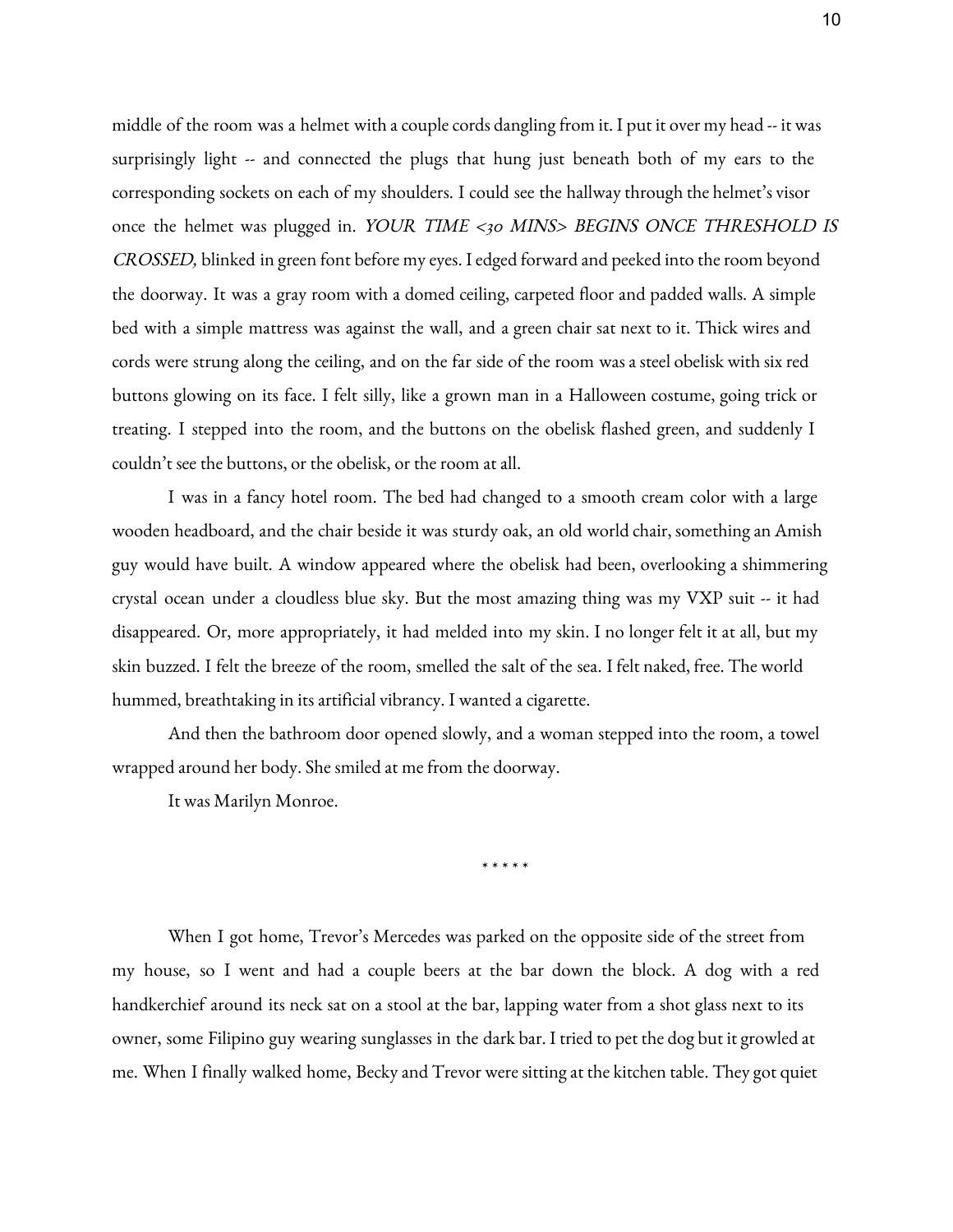when I entered the room. "You're not working tonight?" Trevor asked as Becky got up from her chair and fetched a beer out of the fridge.

"Taking a siesta," I said. "Grab me a beer, will you Beck?"

I sat with them at the table and drank my beer. Trevor made small talk while Becky sat with her shoulder facing me, drinking in silence. Trevor was wearing a blue T-shirt with a San Francisco Fire Department logo on its chest. He was one of those guys the years didn't touch, he looked the same as he did in college. It made me think of the old days, when Trevor and I had been roommates over in the Sunset and Becky had stayed the night in my room four nights a week. He was an amiable type, charming with his goofy smile and cool blue eyes. He laughed at my jokes, even the bad ones, and he was a pro at pretending the elephant wasn't standing in the room with us taking a dump on the kitchen table. He was a good guy, deep down, and that made everything worse.

At two in the morning Becky got up without a word, went to the bathroom and emerged a few minutes later dressed in her pajamas and her make-up washed off, and disappeared into our bedroom. I suggested Trevor and I play cards, and pulled out a wad of hundred dollar bills, but Trevor gave me a strange look and said he ought to head home. When he was gone, I turned on the television and waited for sleep on the couch with my hands behind my head, thinkin, Happy birthday, Mr. President.

I was awoken at noon by the phone jumping around in my pants pocket. It was Marty. He had another job for me. There was another five thousand in it for me, but we had to get it done that day. I told him seven thousand, expecting a haggle, but he agreed. I told him I'd pick him up in an hour.

He had me park outside of a coffee shop on California street. Marty sat low in his seat and stared towards the cafe. "She starts work in fifteen minutes," he said. A massive zit had formed on his chin beneath the scraggly blonde hairs of his beard. "I'm gonna need lots of pictures of this chick. This has to be the real deal." He smoked cigarettes at a rate some people eat potato chips. We listened to the Giants game on the radio as we waited. "You gotta try VXP some time," he said. "I think anyone who ain't pluggin into VXP at least once a week is fuckin up. I'm gonna live ten years longer over this shit. Besides, don't you think you ought to study up a little on your craft?" He looked at me. "What's your take on Lex's offer?"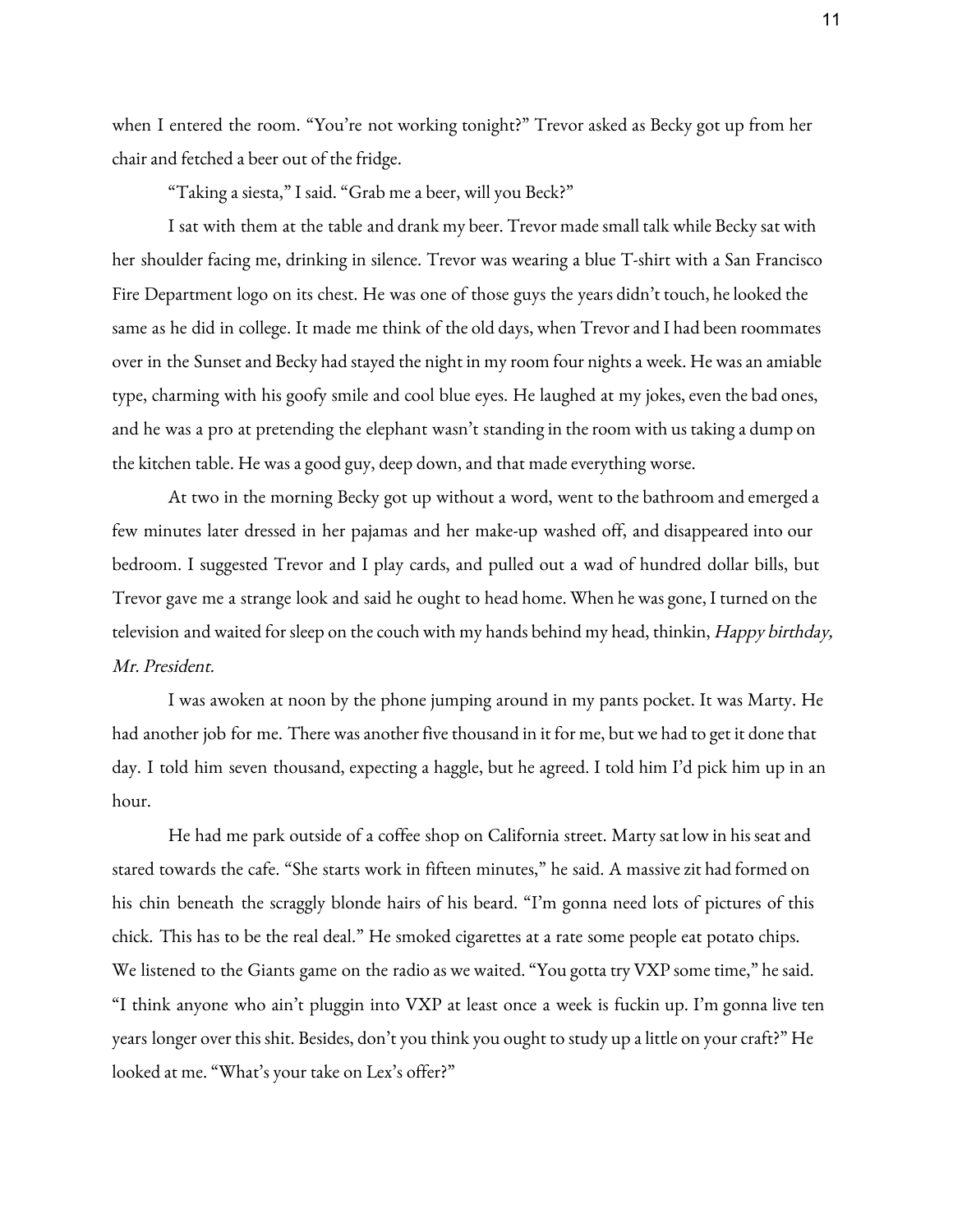"It's in deliberation," I said.

"I swung by his office the other day. Man, he's an ornery motherfucker when he doesn't get his way." Marty cleared his throat. "He wanted me to tell you, he's thinkin if you agreed, he'd send you to Los Angeles."

"He'd send me, huh?"

"To be some kind of paparazzo with that Super-Res," hesaid. "There's some guy who does that for a VXP joint in Oakland. Takes pictures of stars on the red carpet, converts them into skins and distributes them to the VXP joints willing to pony up. Easy money. If you don't get caught and beat to death by security." He leaned back in his seat and sparked up another cigarette. "If you don't take him up on it, he's talkin about hiring someone else to do it, a friend of a friend who might move from New York."

I turned the radio off, and in the newborn silence a siren wailed somewhere.

"I think you should stick around here, personally," Marty said. "Plenty of VXP joints to work with up here. And you always got me. But, you know, Lex told me to tell you, it's a ball-in-your-court kinda thing--" Just then a girl walked past the cab towards the front door of the coffee shop, wearing a yellow backpack, her hair dyed red. She wore white high-tops and a checkered bracelet. "That's her," Marty said, nodding. She wrenched open the door of the coffee shop and disappeared inside. "You get a look at her?"

"Marty," I said, "that girl can't be more than sixteen years old."

"I ain't touching her," he said, like he was insulted. "I just need fifteen to twenty good Super-Res images of her, with a close-up of the eyes. Maybe a few, to be safe. She's got pretty eyes. She's pretty, right?" Damn near half his cigarette fizzled into his lungs as he waited for my answer. "She's mature for her age, when you talk to her," he said. "And she gives me free things every once in a while, when I'm getting coffee. She'll throw in a croissant or a cookie or a-- Anyway, she seems nice." He ashed his cigarette out the slit in the window. "And she's got nice eyes."

It only took a couple hours after I'd handed Marty the G-discfull of pictures for my phone to ring, a number I didn't recognize. I let Lex leave a message. In it he told me to come swing by his other place of business, a bar in the Tenderloin called Deep Space. He said to tell Carlo the door guy who I was, and the rest would take care of itself. He said it would be worth my while. I deleted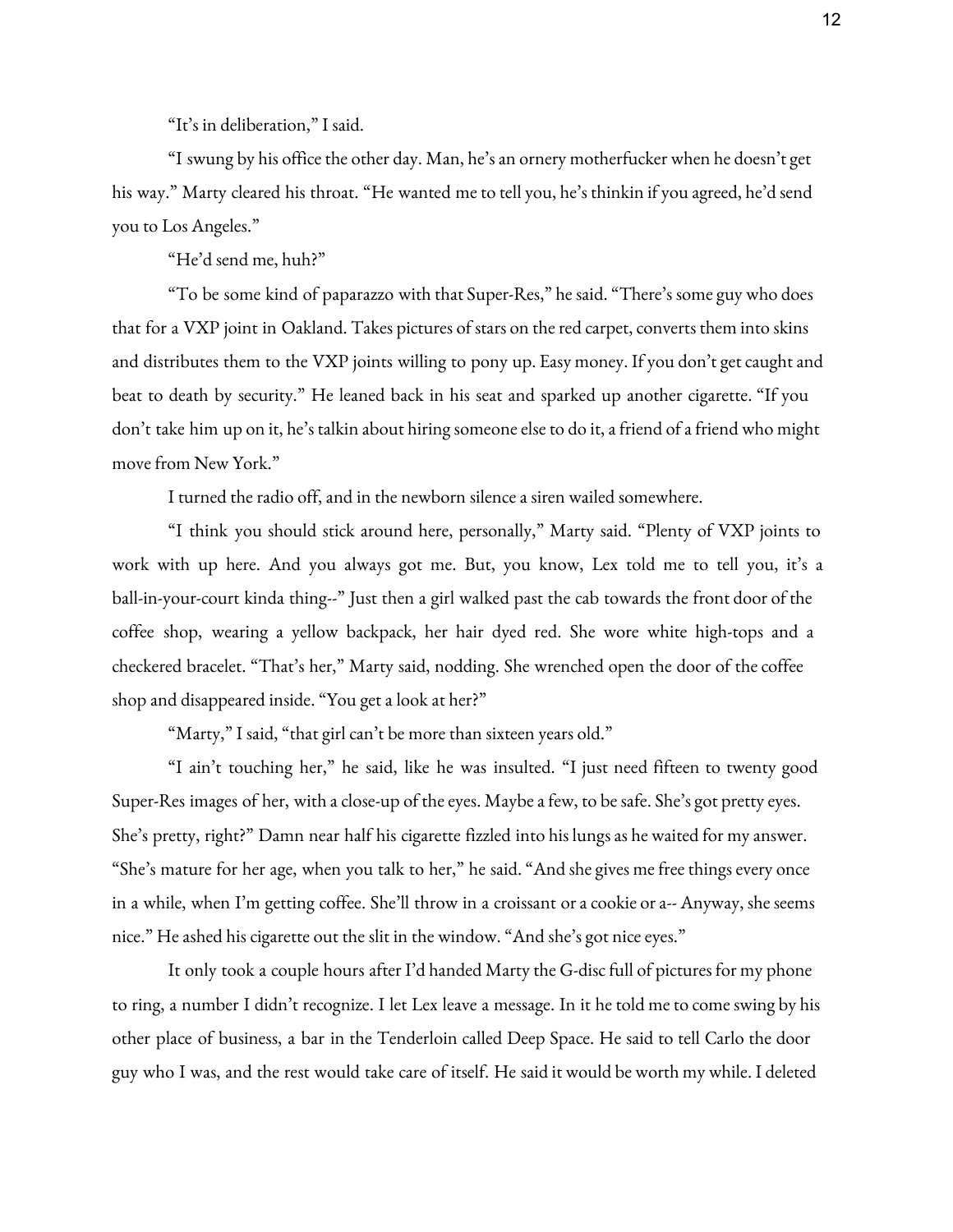the message as soon as it was over. I could hear the couple in the apartment next door arguing. I poured myself a whiskey and listened with my feet up on the armrest of the couch. Their voices rose and fell, like music.

I was back at Just Like Heaven, that night or the next. Another Indian guy waited for me behind the desk this time, light skinned, with a goatee and an off-kilter eye. He chewed gum loudly as I handed him the G-disc. "What's this?" he asked.

A few minutes later a man came out of the back. He was chubby with glasses, gray hair pulled back into a ponytail. He introduced himself as the manager, and took me back into his office. As the images loaded onto his computer, he swiveled his chair towards me. "How'd you get these images, if you don't mind me asking?"

"I downloaded them from a distributor," I said. "From China."

When all was loaded up, two skins floated on the screen, like specimens in a glass jar, and the manager clicked between them. "You got these from China?" he asked. I shrugged. "Well, which will it be? Or, we can do both, but it'll cost you a bit more."

I studied the two skins. Then I pointed to Eve.

"That other one's a baby," the manager said as he programmed the skin. "Now, these are raw data Super-Res source images. Normally these things are converted into the proper format before they're distributed, with pre-programmed nude body templates. Now, where from China did you get these, exactly?"

"Just some Chinaman," I said.

A short while later I was lounging on a bed beside a waterfall nestled in a lush canyon. Its mist floated through the air, brushing cool against my skin. A group of horses drank from the far side of the waterfall's basin, tails flickering. The sun shone down upon my naked body, illuminating the desert valley that stretched beyond the canyon. The manager had called the scenario, "The Oasis".

Eve stepped out from behind the waterfall in a black two-piece bikini. She walked down the stone pathway towards the bed, and smiled as she sat on its edge. She patted the mattress, beckoning me to sit next to her. I scooted along the edge of the bed until our thighs touched. Her skin was warm. She rubbed my back with the flat of her hand. I touched her leg and squeezed the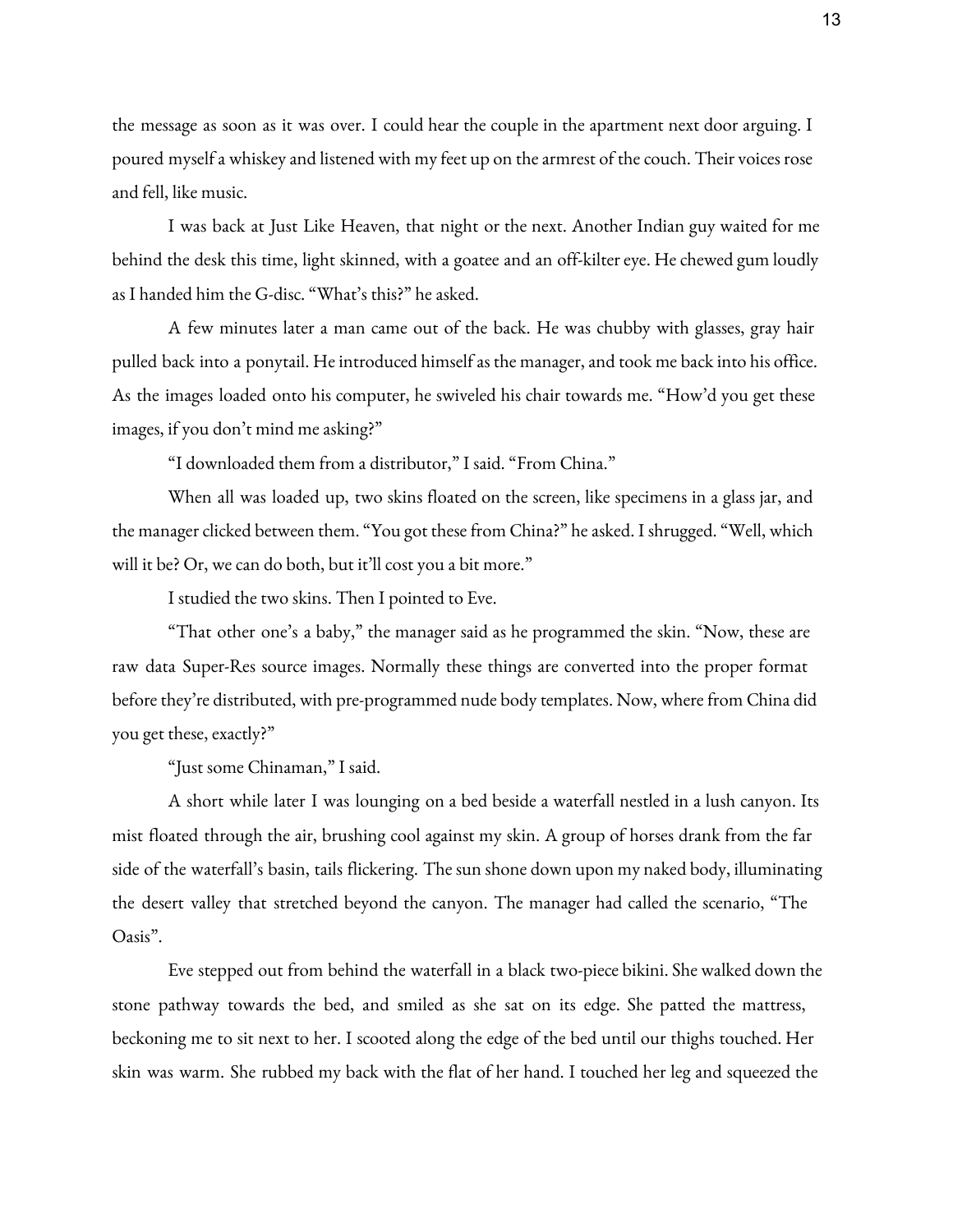flesh. She leaned over and kissed my neck until I shirked away.

"Stand up for me, will you?" I said. "Let me get a look at you."

She stood, servile smile beamed towards me, like an obedient mute. "Turn around," I said. She turned, and I studied her legs. Plump, pale, without blemish. "Lift your arms," I said, and she complied. The muscles moved under the skin, an orchestra of organic machinery. "The detail on you," I said. "My god." I told her to turn around and look at me. Then I told her to do the splits. Without hesitation, Eve plunged downward, her legs scissoring open wide until her pelvis rested on the ground beside the bed. She did it so quickly, so fluidly at my request, I had to laugh. "Jackie fuckin Chan over here," I said. And still, laying split like that, she smiled at me.

I told her to have a seat on the bed.

"This place is beautiful," I said. "I could live in a place like this, couldn't you?"

"Yes," Eve said. Her voice was flat, high-pitched. It sounded wrong, coming out of that face.

I pointed towards the horses drinking from the pool. "I haven't ridden a horse since I was probably eight years old," I said. "When I was a kid, there was a park near my house where you could ride horses. Nice healthy horses, just like these ones. I fed them apples and carrots. I remember those big yellow teeth, gnashing those apples. People treat them like living, shitting motorcycles, but they're beautiful creatures." Her hand was on my back, rubbing between my shoulder blades. "You don't see them too much these days," I said. "Only time I see them in the city, a cop's riding them."

She leaned close and kissed my neck. I pulled away. "For all I know, Lex might have distributed you all over the world by now. There could be hundreds of guys doing this same thing with you right this minute." Her hand was working its way up my thigh. "Can I ask you something?" I asked. "What do you-- Do you-- feel anything?" I felt like an idiot, talking to a skin like it was a person.

"I get so much pleasure from this," she said in that unnatural voice. "I get so much pleasure, making you feel good." I watched the fake horses lap at the fake water as Eve kissed my neck, her warm hand sliding over my skin.

A little over an hour later, I was in the manager's office getting interrogated about my Chinese distributor again. I stonewalled him until he dropped it. "Let me ask you something," I said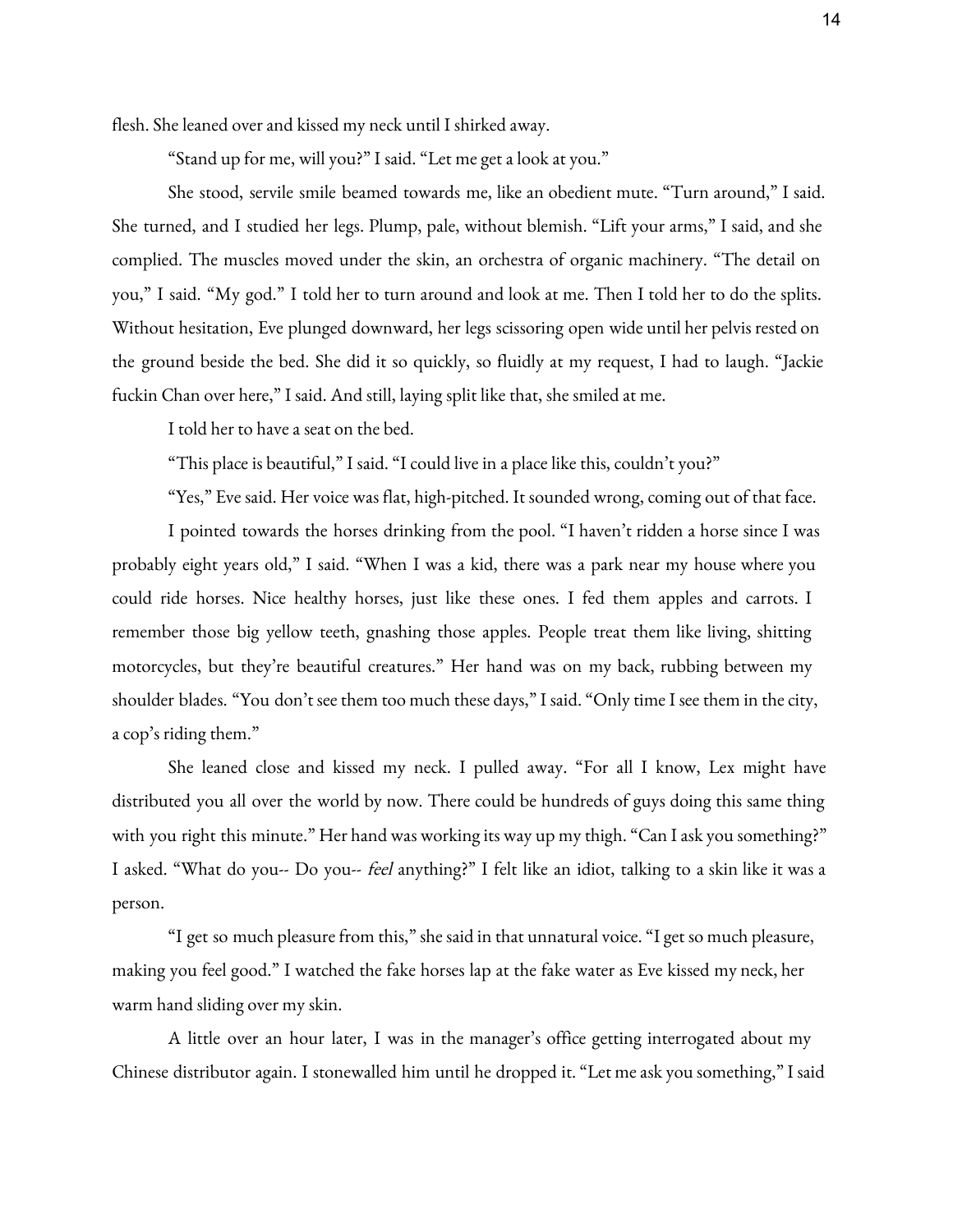before I left. "Why'd her voice sound all weird?"

"This skin, is it anyone you ever met, you ever talked to, or heard talk, at least?" he asked. I told him no. "Well, how VXP works, it uses your brain, your memories, to piece together what it can't replicate itself. It tricks your brain into a sort of dream-like state and projects the image of the skin for you, but the program can only do so much. All it does is put up the images and turn on your brain's receptors. The rest is on you. The program uses an algorithm to convert clothed images into nude bodies, but your brain connects the dots. It's really quite amazing, all we got stored up here. All you'd need is to hear the lady say two words, and her voice would sound right as rain in VXP til the day you die. The brain doesn't let anything go. It holds on, forever." The manager walked me to the door. "But I suppose you would've never met your lady to know what her voice sounds like," he said. "Seein as how she's from China, right?"

\* \* \* \* \*

Lex kept calling. On the third day, I answered, and agreed to meet him at Deep Space. When I showed up Carlo greeted me at the door. He was a hulk of a man with tattoos up his neck, a tiny cross under the corner of his right eye. Deep Space was a large room with a circular bar in the middle, and a mirror along the wall gave the impression the bar was twice as big as it really was. Carlo led me down a dark stairway in the back of the bar to an office, where Lex was waiting before a wall of security screens. He didn't show any emotion one way or the other as I sat opposite him at the desk. "Maybe you got a certain proclivity for poverty," he said. "Maybe you think good things can't happen to you. You think money's somethin that ain't comin." He studied me broodingly. "Or maybe you one of them shit-don't-stink motherfuckers, think my line of business is beneath you. Is this what you tellin me?"

"I ain't said a word."

"Well, say a word," he said. "And I'll make you rich."

He told me a lot of the same things Marty had already told me -- the guy from New York was house hunting around Beverly Hills the next week. "But that cat's work ain't shit compared to yours," Lex said. "The only advantage he got is that he don't play me like no bitch. I appreciate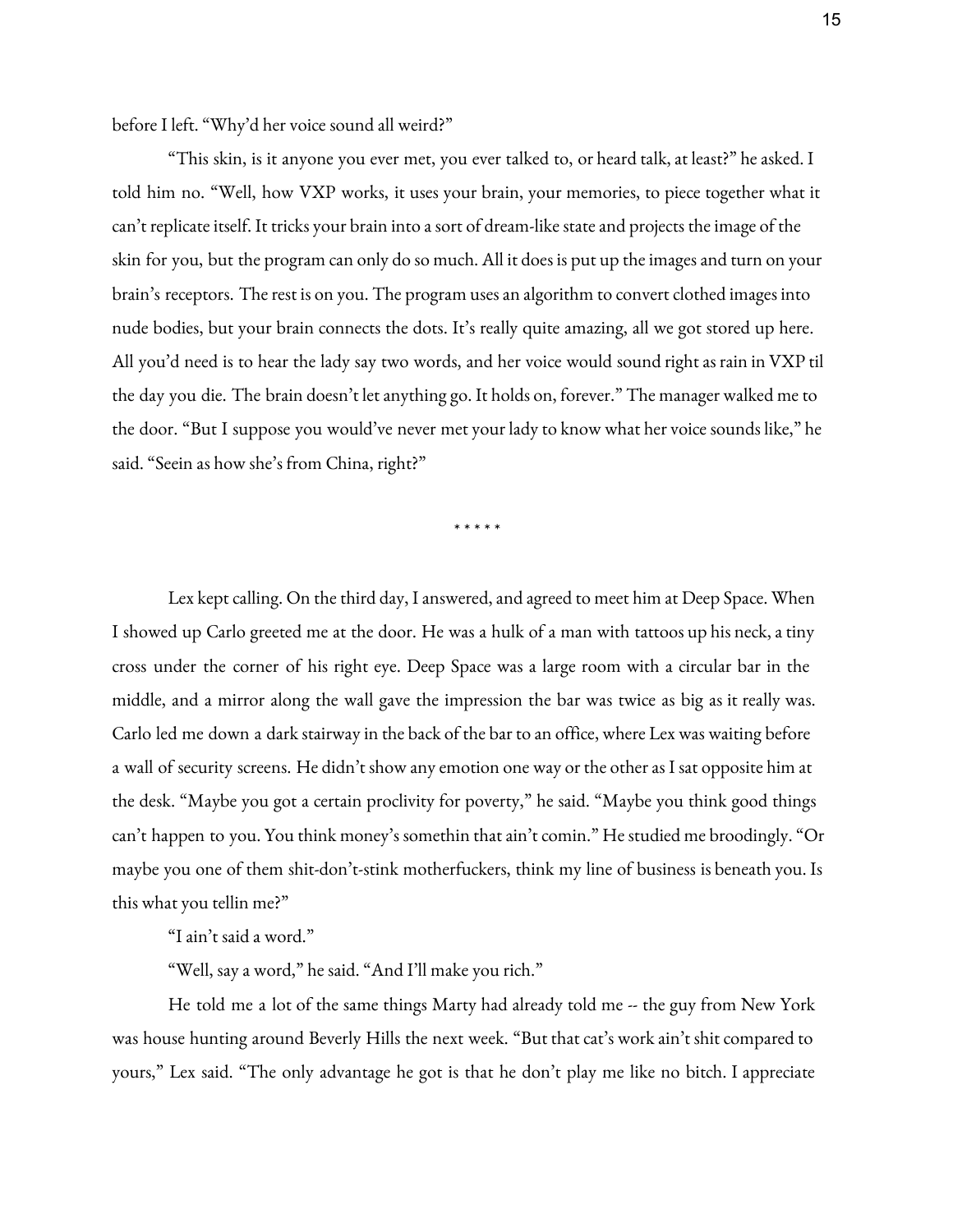when someone got the initiative to grab what's offered and show a little gratitude, feel me?" I told him I'd let him know by the end of the week. I guess Lex didn't like hearing this, because he said something about keeping our meeting brief, and told Carlo to walk me to the door.

The only people in Deep Space were a trio of trannies, drunk and giggling and talking too loud. One of the trannies, a tall Latina with eyelashes like spider legs, gave me eyes as I walked past and out the front door. I sat in my cab smoking cigarettes for a long time, watching the traffic pass, the crazies stumble their way down Polk Street talking to themselves, the trash-swept city come to life, like a lunatic den under a full moon.

I met Marty at the coffee shop near his house a couple days later. The girl with the red hair was working, wearing a white dress with blue polka dots. I ordered a coffee from her. Her eyes were green. Marty nudged me with a grin and led me to a table on the far side of the cafe. I sat with my back to the counter. "I got another job for you," he said. "Finish up your coffee and we'll take a walk. Bring your camera." I drank my coffee, nice and slow, while Marty's eyes wandered past me towards the girl behind the counter.

We walked towards Golden Gate Park, just a few blocks away. "So you tried VXP yet?" he asked as we crossed Balboa. "I'm giving you all this money, I'm kind of hoping you're using it to educate yourself on your career path."

I hesitated, then told him yeah, I had.

"And? What'd I tell you? It's the fuckin best, right?"

"It's all right," I said. "Maybe it just ain't for me."

His beam went dull. "Ain't for you? What do you mean-- Maybe you need to open up one of them folders full of dudes." I shot him a look. "You're right," he said. "Maybe it ain't for everyone." We walked the next block in silence. "You really ain't into it?"

I struggled for the words. "That moment, when your time is up, and the warning flashes in your face sayin you got two minutes. Then that two minutes runs out, the room disappears, the lady vanishes, and you're standing in that weird dome room all alone, dressed like a futuristic scuba diver or something, all... soiled." I dropped my cigarette to the ground and kicked it to the curb. "I guess I just feel in the end it's like… humpin the refrigerator."

Marty scuffed his feet as he walked. "You try Marilyn? Tell me Marilyn ain't the shit." I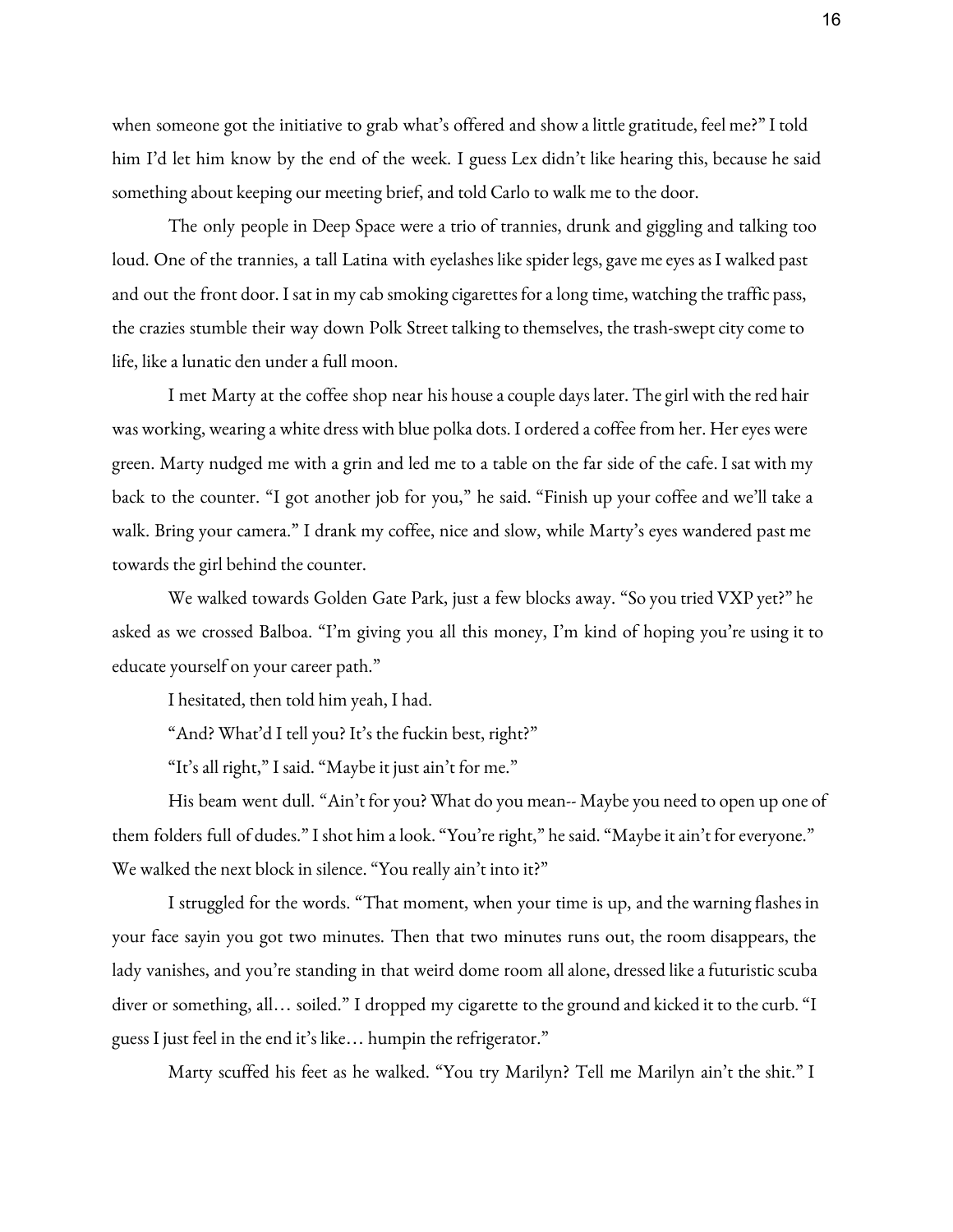shrugged. "Humpin the refrigerator," he repeated. "I'd like to meet your refrigerator, is what I got to say to that."

Twenty minutes later I was crouched in the bushes while Marty stood on the sidewalk, peering up and down the street with his hands stuffed in the pockets of his sweatshirt. "Anytime between five and six," he called to me. "I see her all the time when I'm walking my kids across the park from daycare, the days I'm with 'em. Maybe she's one of them exercise addicts or something. It's like a form of anorexia. Very common." This was the first I'd heard of Marty having kids, the poor little bastards. After waiting for about ten minutes a blonde lady in tight green jogging pants and a black tanktop came jogging down the path. Marty whipped his map open and peered at it as she approached. He stepped in her path and asked for help finding the Academy of Science. She pointed over her shoulder, jogging in place as she talked. I made my work quick, though it was difficult focusing on her with all that movement. I got off a quick dozen shots or so before she jogged away.

I scrolled through the pictures. They weren't half bad, all things considered. "She looks pissed," Marty said, peering over my shoulder at the camera's screen. "The skin ain't gonna be scowling like that, is it?"

\* \* \* \* \*

I hadn't had so much money in years. I bought a new jacket, and a nice silver Zippo lighter made of steel. I smoked cigars. I sipped at high balls of top shelf liquor. I was king of any bar I pulled a stool at. The tenders knew me by name. I spent a lot of money, didn't cause any trouble, and they liked me because of it. I was the ideal customer. It was important for me to be the kind of person I liked dealing with, back when I used to drive a cab.

I did a couple more jobs for Marty over the next couple weeks -- the asian lady who lived next door to him with the pekingese, the chain-smoking hostess at a restaurant in the Financial District called Mineral. As we cased the hostess from across the street, Marty told me Lex's guy had given up the search for a place in Beverly Hills, and had moved to Japan instead. Marty told me Lex was about to hire some guy who had a Super-Res v-3. I told Marty a V-3 wouldn't do the job for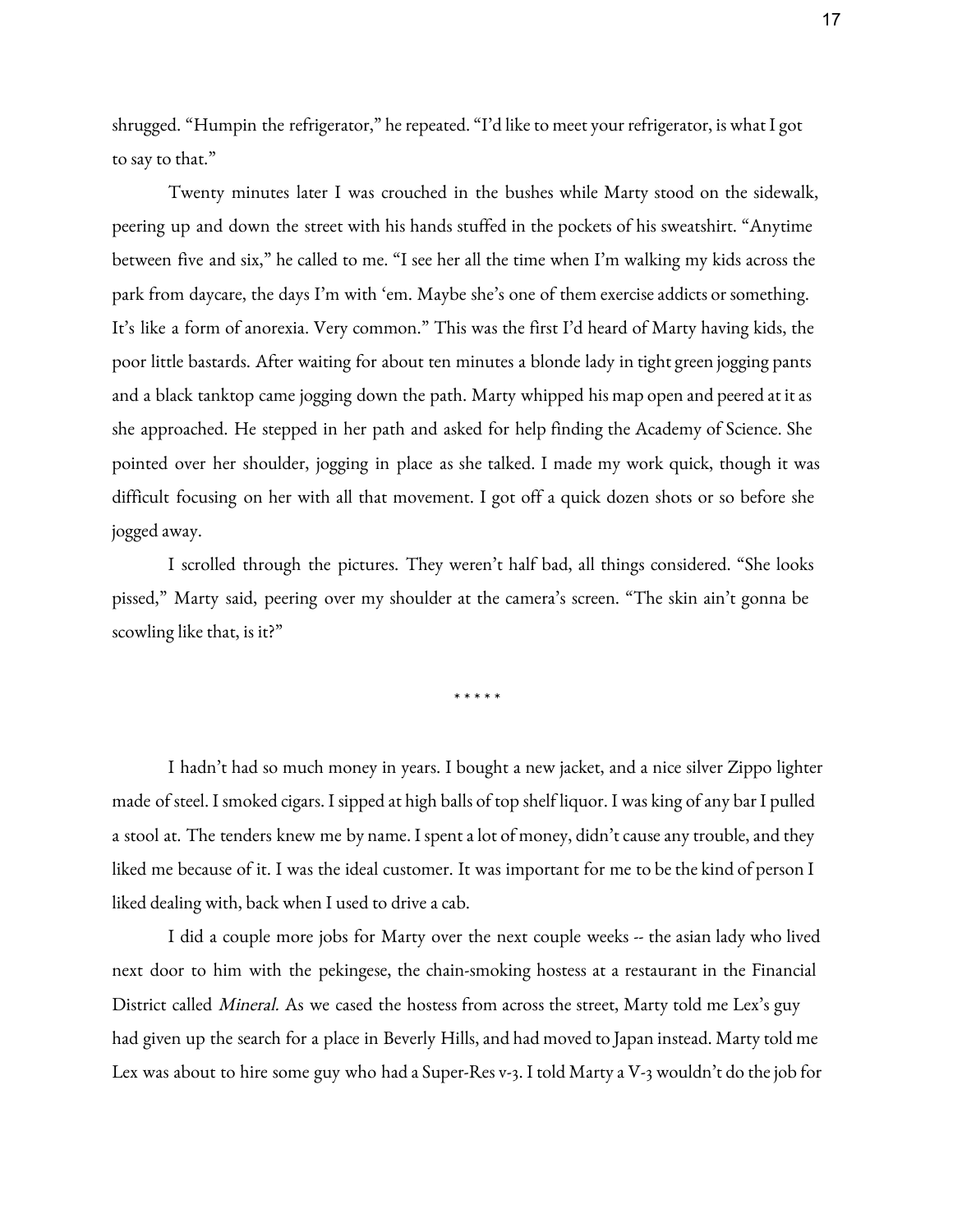shit. "I know," he said. "But Lex is desperate, I guess. The market's moving quick, gold rush status. Lex is under the impression he's falling behind. If he wants to compete, he needs a bodysnatcher down where the stars are to be snatched." I looked at him. "That's what they're calling them. Bodysnatchers." He watched the hostess as she lit up another cigarette across the street. "Gold rush status."

That night I cleared out half the top shelf at a bar called McCovey's and got cut off at around midnight, for reasons I can't recall. As I drove, I rolled down my window and smoked a cigar. You've Lost That Loving Feeling was on the radio. I turned that shit up, all the way. I think I was heading towards North Beach. I veered off the road and poked the nose of my cab through a chainlink fence. Some people down the street started hurrying towards the cab. I tried to back out of the fence but the cab was stuck, the broken chain link clawed the paint from my hood. The taxi was bathed in the light of a billboard above, a lipstick ad with three models pouting their blood red lips before a white background. <sup>A</sup> Kiss That Leaves <sup>a</sup> Lasting Impression, it said. Finally the cab wrenched loose of the fence, and I took off. The next morning I discovered a hole burnt through my new jacket, as big and round as a quarter. The cigar lay dead on the floor of my cab, half-smoked under the brake pedal.

I started getting calls from strangers, references from Marty, their voices low and conspiratorial. I told them I didn't know what they were talking about and hung up. Then Lex called. I let it ring three and a half times before I answered.

I was on the roof when I heard a car park in front of our building. I peeked over the edge as Trevor wrenched open the lobby door and held it for Becky. He touched the small of her back as she passed, and her laugh echoed from the lobby just before they stomped up the stairs to our apartment. I met them in the entry hallway with two beers cracked open for them. Trevor accepted his bottle and clinked it against mine. Becky set hers on the table and disappeared into the bedroom. I sat on the couch as Trevor leaned his weight on the far armrest. I told him I was thinking we could go out to dinner, the three of us, somewhere nice. He said that was a great idea, with that 'gee gosh' quarterback smile he got when we talked these days, like he was embarrassed over something. Becky emerged from our bedroom wearing a slim black dress, hair up, all made up for a night out. She snatched her beer from the table and took a good swig.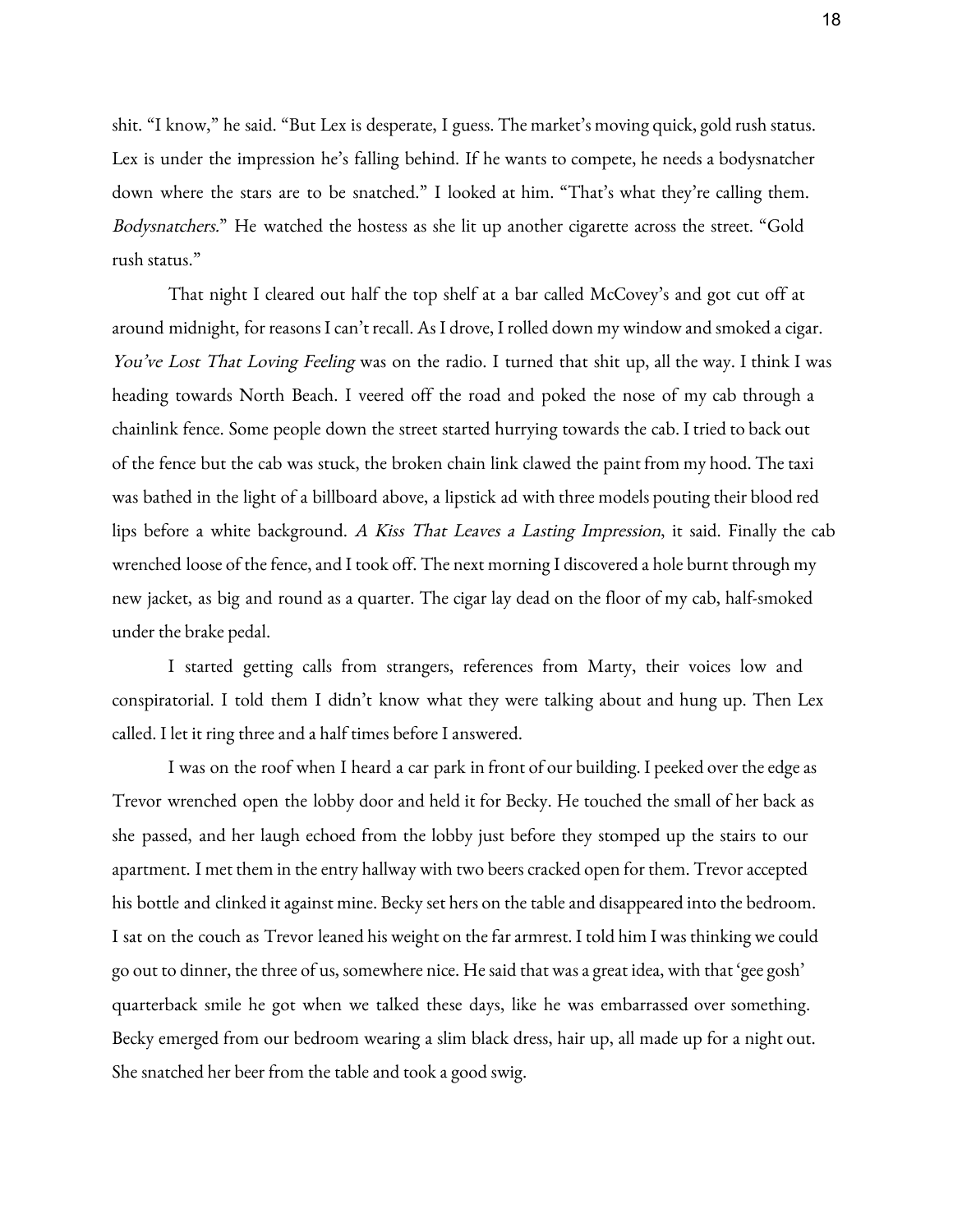As we tried to hail a cab, Trevor asked why I was bringing my camera. I told him I wanted to snap some photos, get some use out of the thing. Once we snagged a ride, I directed our taxi towards Mineral. The hostess -- the hostess I'd cased just a few days before, whose image Marty was probably befouling that very minute -- told us it would be an hour and a half wait. I handed her a hundred dollar bill, and we had a table within two minutes. Trevor laughed as we were shown our seats. Becky looked at me strange as she unfolded her napkin across her lap. She looked lovely, with her black hair pulled up and her long slender neck showing, smooth despite the years. I ordered a bottle of top notch cabernet, the most expensive on the list. The waiter poured my glass first and held the bottle up for me as I sipped. "That's damn good," I said, and he topped me off, then poured the other two glasses, like I'd granted him permission, some sacred rite of gentlemen, passed down since the time of emperors.

Trevor and Becky shared a pizza and salad. I got the veal cutlet, rare.

The wine got us loose. We were talking, joking, laughing. I ordered a second bottle.

Becky excused herself to the bathroom, and I craned my neck to watch her walk away. "She's lovely, isn't she?" I asked.

Trevor sipped his wine and arched his eyebrows in agreement.

"You're looking good these days too," I said. "You been taking care of yourself?"

"I've been running, when I can make the time," he said, looking down at his stomach, like he'd never realized how flat it was.

I told him I wanted a picture. We were getting old and it was important to capture it while we were still young and handsome. For the memories, I said. Trevor was bashful about it, then he got confused, then he stood up and let me snap some pictures of him, his eyes darting around the restaurant as he stood there awkwardly. I didn't let him sit until I had a dozen pictures or so and Becky had returned to the table. She watched the photoshoot with her arms crossed. I said I wanted a picture of both of them together. He put his arm around her, but his hand hovered an inch over her shoulder, like he was afraid to touch her.

When we got in the cab I told the cabby Trevor's address. Becky squirmed in her seat, smoothing her skirt over her legs. When we pulled up to his condo he insisted on leaving a twenty dollar bill for the fare, and his eyes brushed past me towards Becky as he climbed out of the taxi. On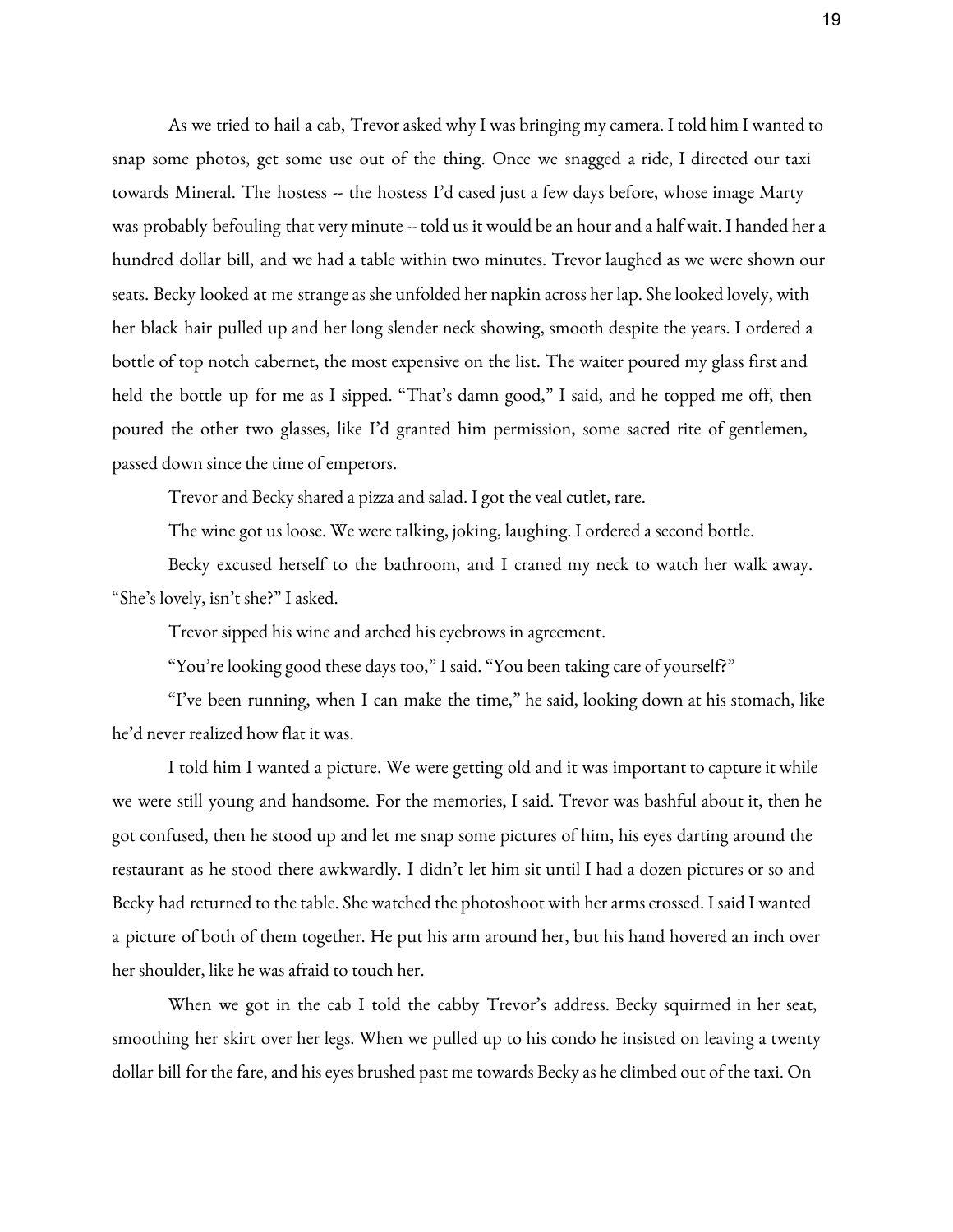the ride home I let my hand linger on her thigh. She looped her pinky through mine and we watched the city pass in a rush of orange lights.

"This is nice," I said. "It's been a nice night."

She let go of my pinky a few minutes later and leaned her head against the window beside her.

In the dark of our bedroom, Becky struggled to peel a stocking from her leg and asked me how I was throwing so much money around. I told her I'd gotten a private job for a client who bled money. She didn't ask any more questions as she changed into her pajamas. When people see money, they don't do anything to jeopardize something they might see as a mirage, they take any explanation you give them. They want to believe in the money. Like a ghost, if you believe, it's more likely to stick around. We all believe in ghosts, sometimes. She said the wine had gone right to her head, and was soon breathing soft and measured in the bed beside me.

"I'm not an idiot, you know," I said.

I don't know if she heard me. She rolled her back to me and lay very still.

\* \* \* \* \*

I was in Deep Space the next night -- business was finished and drinks were on the house. The bar was empty but for a handful of sullen drunks and the three resident trannies, looking towards me with a mixture of boredom and interest. I got the impression they were on the house as well. I told the bartender to pour me a double of whatever Lex drank. It was scotch, and it went down like velvet fire. I sat in the corner near the window facing the street. Carlo stood just beyond the glass with his back to me. Beyond him, the city glowed neon. You couldn't see the stars behind the haze. Space was a blank slate, kind of black, kind of orange.

All the seats in the waiting room of Just Like Heaven were taken up by shifty men reading dirty magazines. I passed the the G-disc to the Indian receptionist and told him to upload the images. He gave me a look and picked up the phone.

When the Super-Res images of Trevor popped up on the monitor, the manager was very quiet as he inspected the images. Then he removed his glasses. "What can I do for you here, friend?"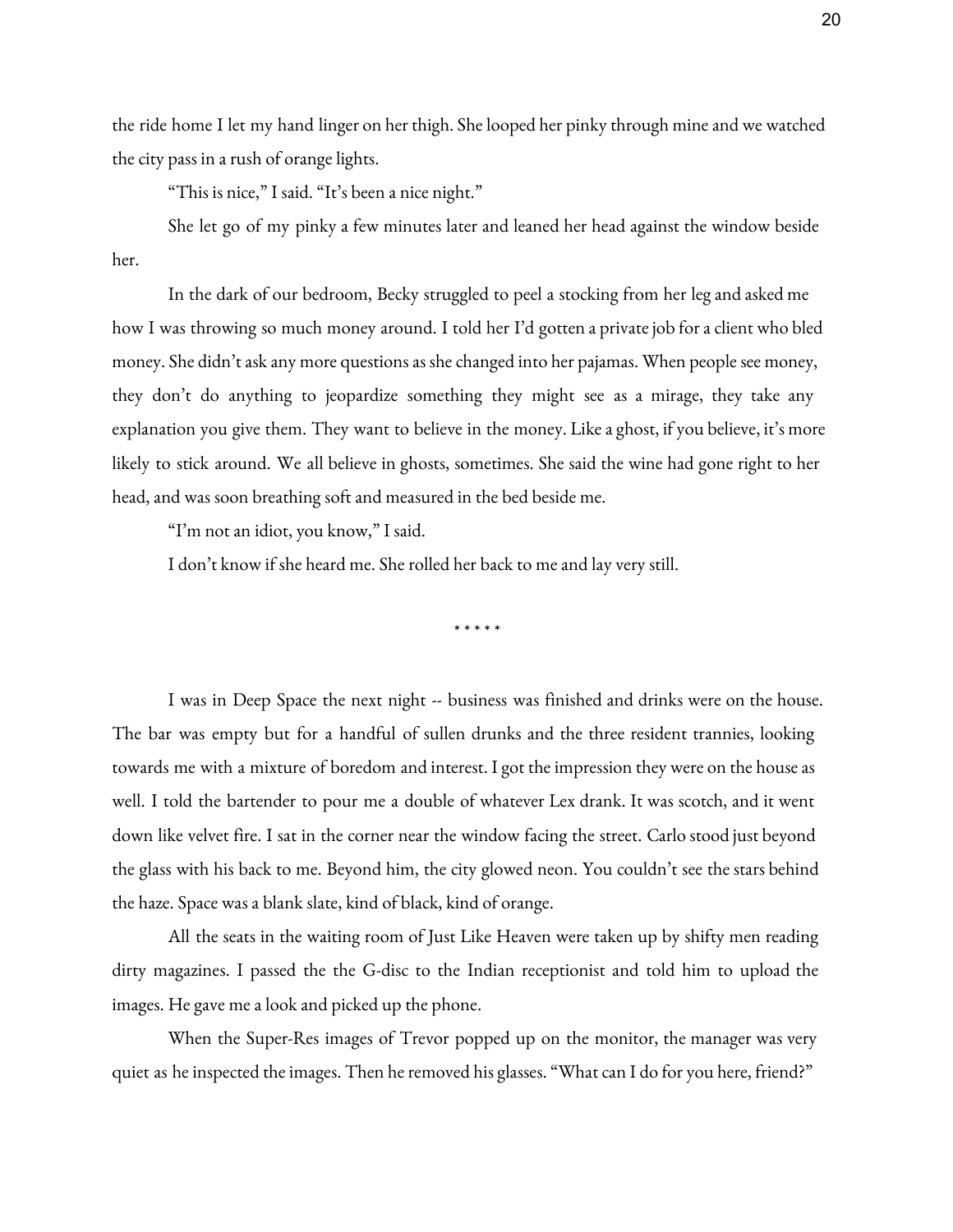he asked.

"V-Mode," I said.

The manager loaded the images with a curled lip. "Don't believe I've done a customized V-mode skin," he said. "A first for everything." The manager used the mouse to turn Trevor all around on the screen, like a toy soldier on display. "Those Chinese are doing some amazing things these days," he said, and looked at me over the top of his glasses. "What personality profile would you like for the skin?" I told him I didn't know what he was getting at. "Do you want him to be submissive, do you want him to fight back, do you want him to be a kung fu master? He can scream, be quiet, cry, he can insult you. Or do you want him to beg?"

"He can fight back," I said. "But don't make him no kung fu master."

As the manager programmed the skin, he said, "When you're done, maybe we can come back here, have a little chat about these images. I'd like to know moreabout what you've got here, while you recuperate. You're gonna want a soft chair and an ice pack, anyway."

"An ice pack?"

"You've never done V-Mode, have you?" he asked. "You're not gonna need it, really, but your brain's gonna sure as hell think you do. Sometimes that 'mind over matter' malarkey don't work to your advantage." He removed the G-disc from the computer and handed it to me. "Let's suit you up."

He led me to the room with the suits hanging on the wall, but he picked out a different suit, one without the codpiece. "Trust me, you don't want your beanbag to be that sensitive," the manager said with a grin. I pulled the suit on and followed the manager to Room 3. I slipped the helmet over my head, and he clipped the plugs to my shoulders. "Eye of the tiger," he said, and pat me on the back before he walked down the hallway back to his office.  $\textit{ROUND ONE} \leq 3 \textit{ MINS}$ BEGINS ONCE THRESHOLD IS CROSSED, blinked before my eyes.

\* \* \* \* \*

The water steamed as I sat in the tub, feet propped up on the porcelain, holding my bottle just above the water. My phone rang from the lip of the bath, and echoed through the stillness of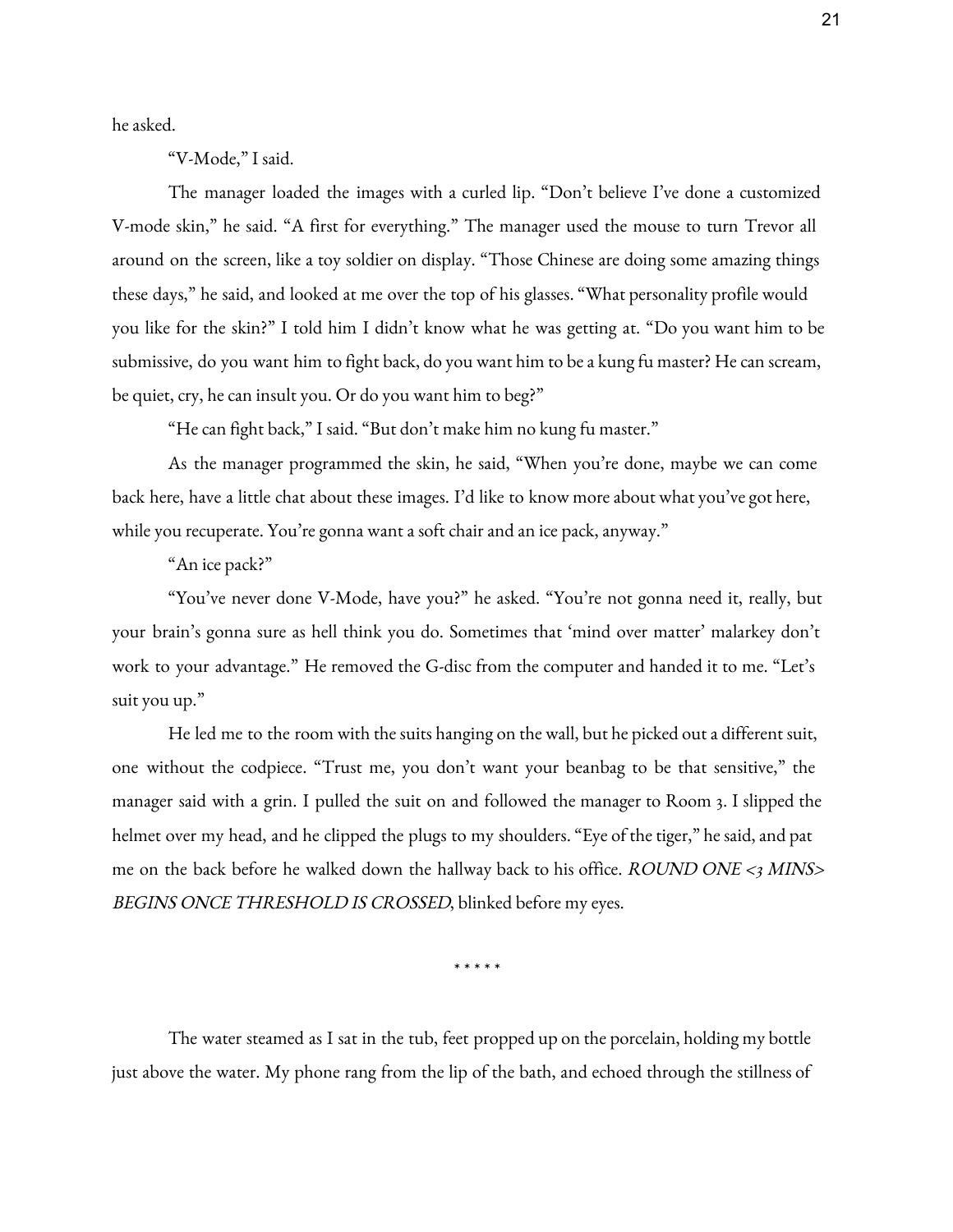the bathroom. I entertained thoughts of letting it vibrate into the water. But I answered, and it was Marty. He said it was his birthday in a couple days, and he was having a dinner for the occasion. He offered to let it be a going away dinner for me as well. I told him maybe we ought to keep our relationship professional. "Come on, Tommy," he said. "Get a little festive with me, one last time. You owe me that much, with how I've hooked you up." I hung up the phone, lifted myself out of the tub, and took a leak. The bastard had got me good in the kidneys, but I wasn't pissing blood, I just felt like I ought to have been. I put on my bathrobe and went back into the living room to finish packing. I didn't plan on taking much of anything with me to Los Angeles. Becky could keep it.

We had the back room at Don Gianni's reserved all to ourselves, a dozen of us. It was like a scene out of a low-rent gangster movie. A fat man with a gray goatee and bald head was sat next to me. He dabbed at his forehead and upper lip with a maroon napkin as he told me he was an investment entrepreneur before he even told me his name. Whatever the hell that means. I was thinking maybe this entrepreneur should invest in some deodorant. "You're Marty's private dick, aren't you?" he asked.

## "No."

The fat man's mouth bobbed for a retort. Then he drank his wine.

Lex sat across from me at the table with his arms crossed, Carlo at his side looking out of place and bored. Lex raised his glass towards me and I nodded. Marty sat at the head of the table, clean shaven and drunk. He clinked a fork against the side of his wine glassand stood from his seat. Alcohol fed Marty's delusion that he was the second coming of Johnny Carson, he had a monologue memorized that he told with one hand on the table to steady himself. A few guys in the crowd snickered at some of his more off-color jokes, mostly at the gall. Then hiseyes locked on me. "This is also a bittersweet night for me," he said. "My man Tommy over there is leaving me for greener pastures. I've given him a whole lot of my time and money, and now he's grabbing the cash and running." Everyone at the table turned to look at me. "He was driving a cab when I discovered him. Driving a cab, begging for fare, with a Super-Res gathering dust in his trunk. How's that for fuckin silly?" A subdued chuckle went up around the table. "But I came into his life, and now look at him, belly-up to the big boy table. I introduced him to my man Lex, and now he's Mr. Hollywood. I'm lucky if he returns my calls!" He took a long sip from his drink. "Anyway. Enough bustin balls. This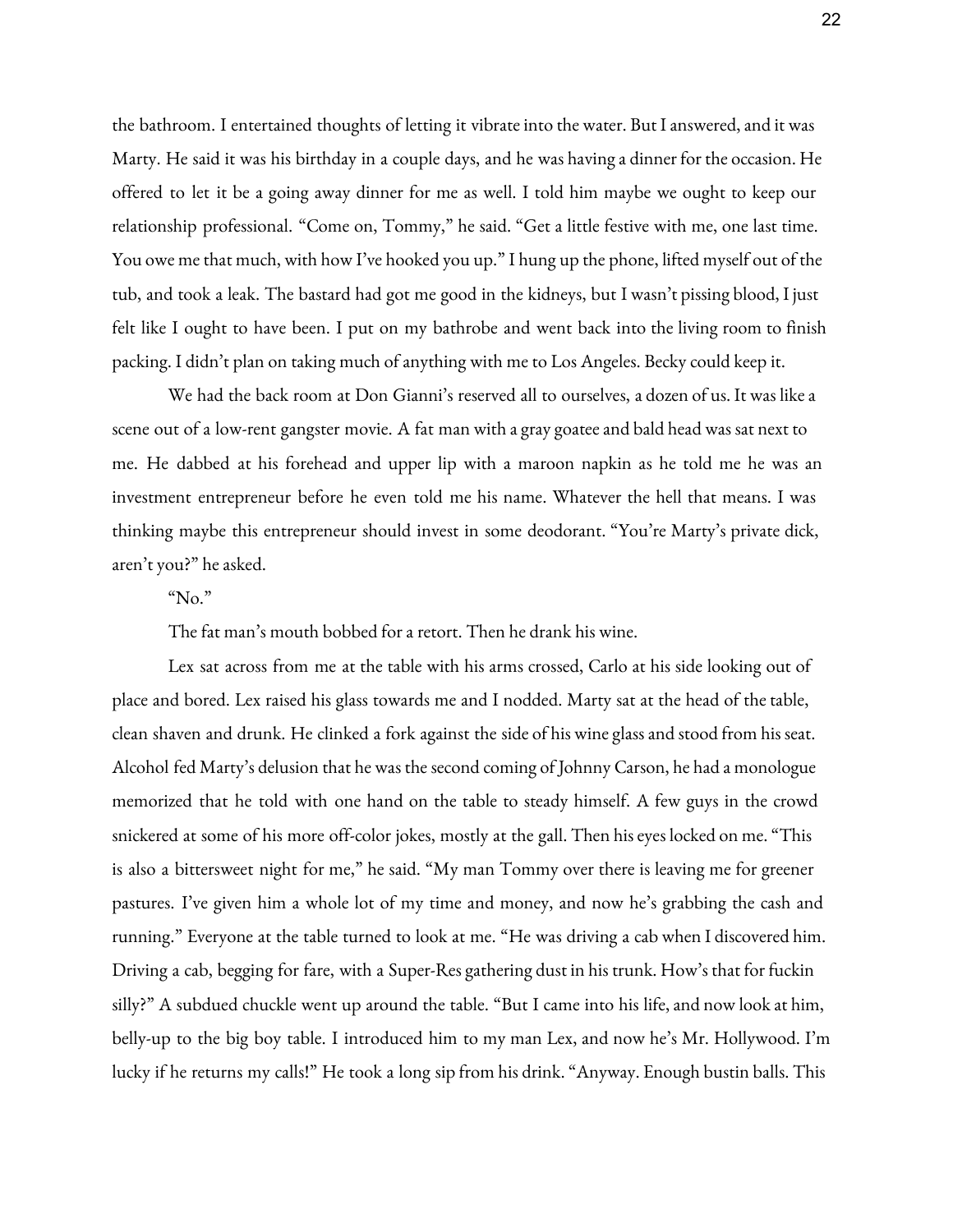guy is quality when it comes to collecting skins. There ain't anyone who comes close. He's got a bright future, and I'm proud to have been the man to set him on that path. He's not only going to make a lot of people a lot of money, but I'm going to have the greatest collection of skins in the entire fuckin world. Maybe if you fellas are lucky, you'll get my sloppy seconds." He raised his glass. "To Tommy. And to my own happy birthday, you sons of bitches."

We raised our glasses and drank to that.

I went outside. I was out of cigars. I bummed a cigarette from the valet.

Marty stumbled out of the restaurant a few minutes later, a bottle of champagne in one hand, three skinny glasses in the other. The host followed after him, saying Marty couldn't bring the bottle of champagne outside. Marty said with how much money we were throwing their way in the back room, he could drink champagne on the roof if he wanted, and the host recoiled back into the restaurant. Marty handed me a glass and filled it until it overflowed all over my hands. "I told Lex to come out and have a drink with us," he said. "The three amigos." We turned and looked towards the front entrance.

I asked Marty what the fuck. He turned and looked at me. I asked what the fuck was that.

Then his head was under my armpit. I was squeezing his head against my chest, as hard as I could. His bald spot was under my chin. I squeezed until his little ears poking from the sides of his skull started turning red. Then the valet grabbed me from behind and pulled, and I tossed the bald spot away, like a fish too small for eating. Marty stood there rubbing his neck, looking at me in horror. I could still feel his warmth in the crook of my arm, just above the ghost ache in my ribs. He hurried into Don Gianni's. The valet told me I should probably leave. I walked into the restaurant.

Carlo met me just inside the door. He pushed against my chest and told me to head the other way. Lex was talking to Marty behind him. Marty's thin hair stuck from his skull, and he looked at me with wild eyes, eyes that couldn't decide if he wanted to come at me swinging or go hide under a table. Carlo grabbed my sleeve and told me I was headed the wrong way, my way was out the front door. He was polite about it, civil even, and that's why I listened. I walked past the limo and waved down a cab. It wasn't until the cab pulled up to the curb that I realized the glass of champagne was still in my hand. I drank the rest, set the glass on the curb and hopped into the taxi. It was a big van cab, enough to fit at least six people. I sat in the middle seat with my arms draped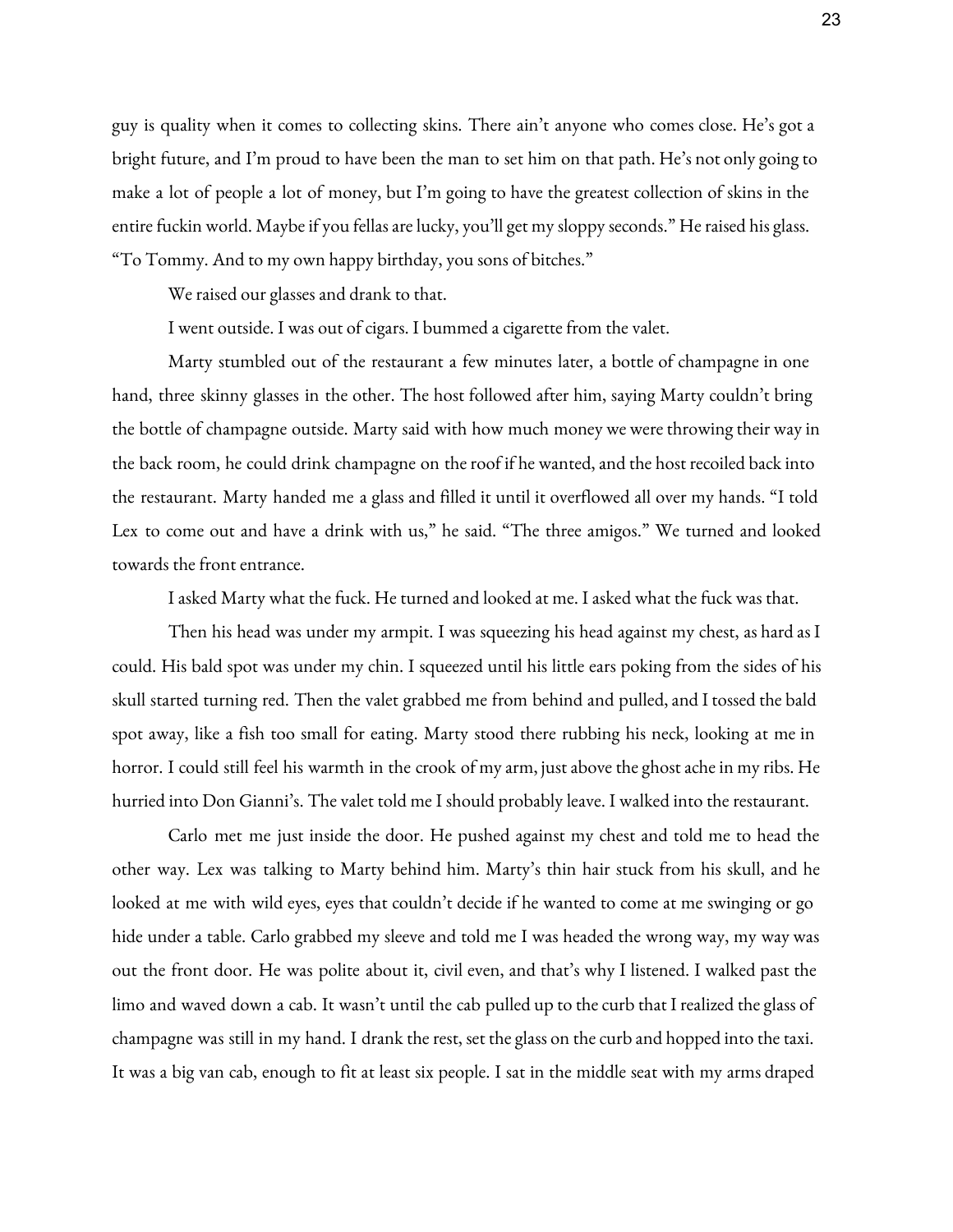over the entire back bench.

I should have gone home. The cab dropped me off in front of Deep Space. A different bartender was working, a woman with aloose black tanktop and bags under hereyes. I told her Lex opened the bar for me, but she wasn't having it, so I paid for my drinks. It was Friday night and the bar was standing room only. I stood in the corner by the mirror wall, holding my drink. On oneside of me was the bar, on the other its reflection. The two sides moved, in sync. In the reflection I noticed a shape move towards me and stand at my side. I turned, and the tall Latina tranny was smiling at me, with those spider leg eyelashes flitting. She draped an arm over my shoulder and asked if I needed a friend. I told her I did. She ordered us a couple whiskeys straight up.

We found a couple stools in a dark corner. I could see our reflections in the mirror on the other side of the bar. Our images were small and indiscernible in the low light, figures in a tumult of figures. Her name was Julita and she didn't take no for an answer, for a while at least. When she finally did, she scooted her stool away from me with a hurt look on her face, like it was personal.

"Let me ask you something," I said. "What's a normal day like for you? I want to know."

"Shit, my days be boring," she said.

"Somehow I doubt that," I said. "What about your customers? How are they?"

"They pay, and they get what they pay for. It obvious." She looked at me. "You police or something?"

"That's a familiar transaction for most people. But I mean--" She squirmed in her seat and her eyes combed the bar desperately. "All those people. How's it feel, something so intimate, with so many strangers?"

"Shit, a body's a body," she said, irritated. "As long as they treat you right and you get paid, no bullshit, ain't no problem. When they wild out, then you still ain't got a problem, they the one got a problem comin. I can defend myself."

"And Lex," I said. "How's it working for him?"

"I ain't gonna talk about Lex," she said. "This his club. This his whiskey. He run this joint. I ain't gonna talk about him, one way or the other. We his employees."

"Employees," I said. "I guess that makes us co-workers, huh?" Her face flickered with confusion.